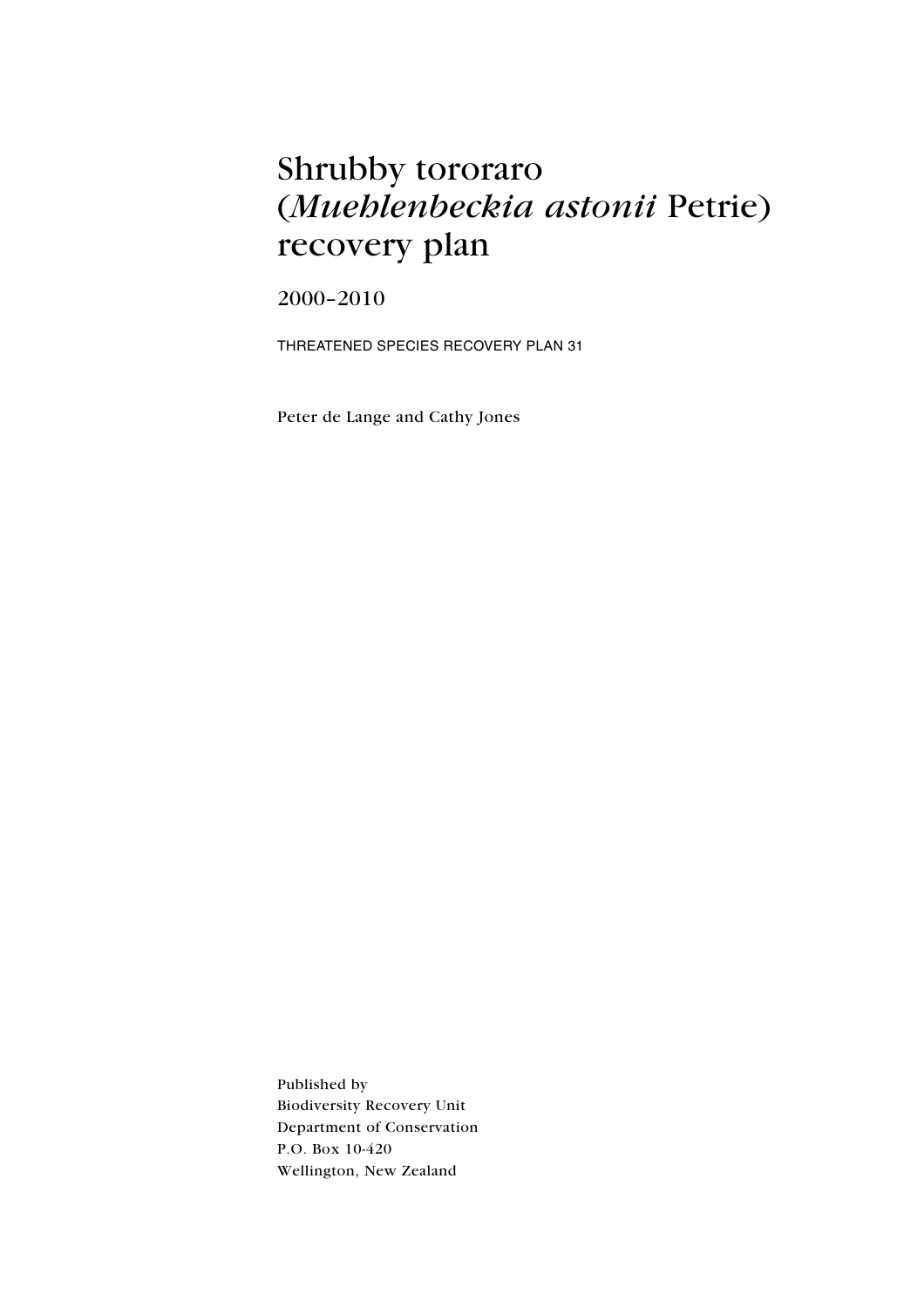

Frontispiece (and cover photo): Shrubby tororaro (Mueblenbeckia astonii Petrie). Photo taken by Jeremy Rolfe, Wellington Conservancy, at Baring Head, Wellington.

This report was compiled by: Peter de Lange, Science & Research Unit, Auckland, and Cathy Jones, Nelson-Marlborough Conservancy.

© June 2000, Department of Conservation

ISSN 1170-3806 ISBN 0-478-21960-1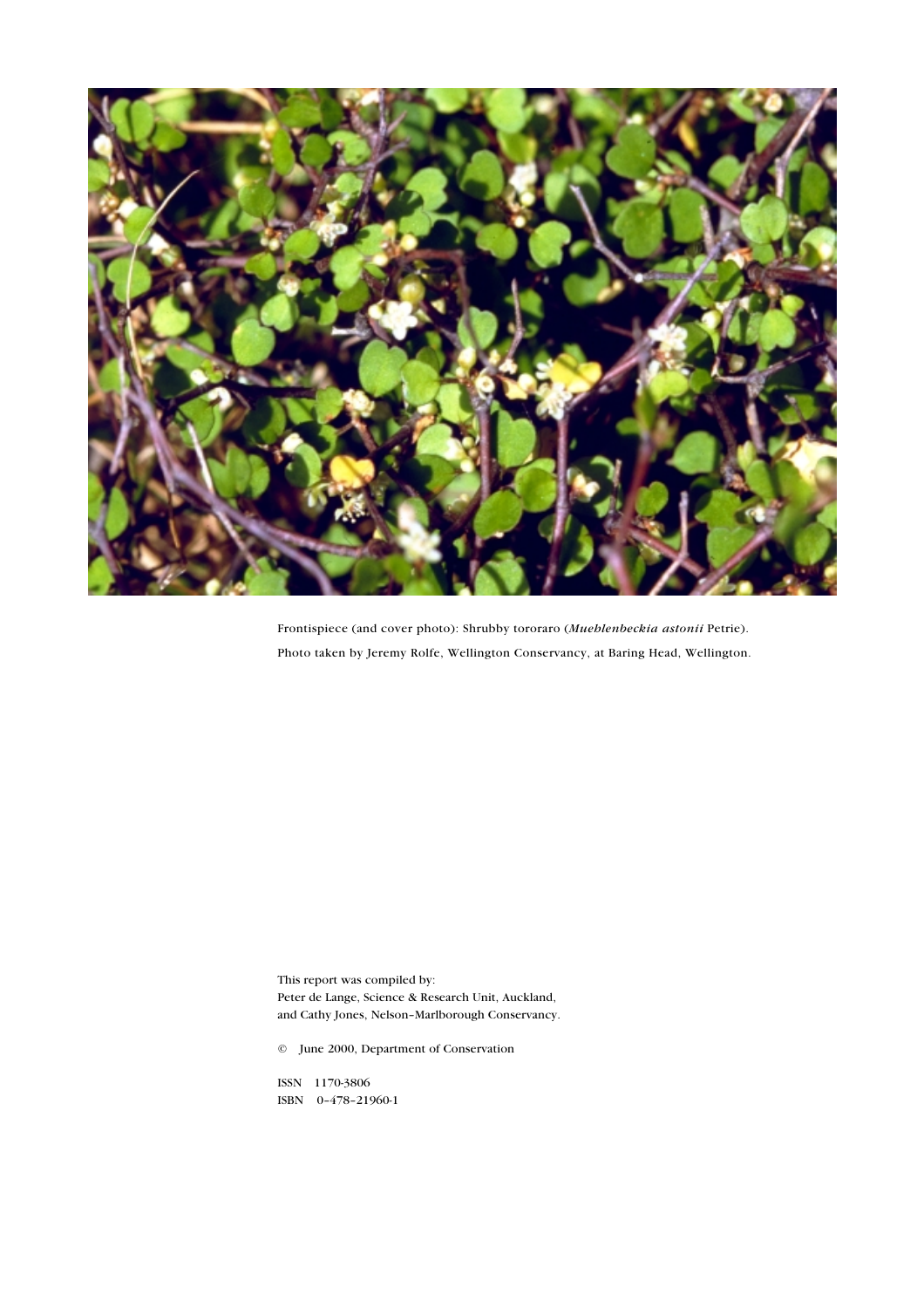# **CONTENTS**

|          | Recovery plans                             | $\overline{4}$ |  |  |
|----------|--------------------------------------------|----------------|--|--|
|          | Whakatauki                                 | 5              |  |  |
| Abstract | 6                                          |                |  |  |
| 1.       | Introduction                               | 6              |  |  |
| 2.       | Distribution                               | $\overline{7}$ |  |  |
| 2.1      | Past distribution                          | 7              |  |  |
| 2.2      | Present distribution                       | 8              |  |  |
| 3.       | Species biology and ecology                | 9              |  |  |
|          | 3.1<br><b>Biology</b>                      | 9              |  |  |
|          | Ecology<br>3.2                             | 9              |  |  |
| 4.       | Causes of decline and threats              | 10             |  |  |
| 5.       | Past conservation efforts                  | 11             |  |  |
| 6.       | Long-term recovery goal                    | 12             |  |  |
| 7.       | Options for recovery                       | 12             |  |  |
| 8.       | Recovery plan                              | 13             |  |  |
|          | Objectives for the term of the plan<br>8.1 | 13             |  |  |
|          | 8.2<br>Work plan                           | 14             |  |  |
| 9.       | Research priorities                        | 22             |  |  |
| 10.      | Review date                                | 23             |  |  |
| 11.      | Acknowledgements                           | 23             |  |  |
| 12.      | References                                 | 24             |  |  |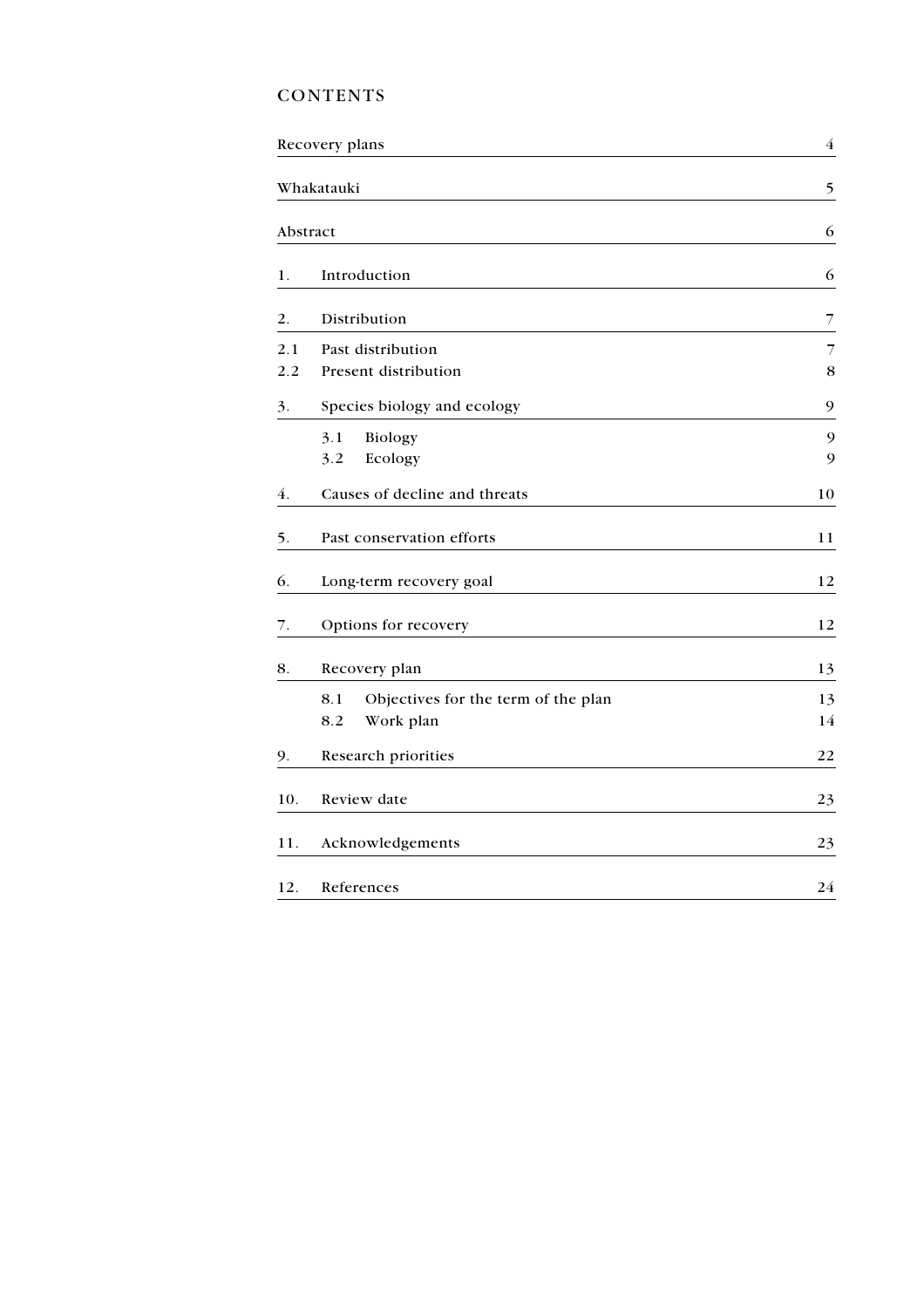# **Recovery plans**

This is one of a series of recovery plans published by the Department of Conservation. Recovery plans are statements of the Department's intentions for the conservation of particular plants and animals for a defined period. In focusing on goals and objectives for management, recovery plans serve to guide the Department in its allocation of resources, and to promote discussion amongst a wider section of the interested public.

The Department recognises the valuable contribution of all individuals, groups and organisations participating in this recovery programme. The Department also recognises its obligation in terms of section 4 of the Conservation Act 1987 to give effect to the Principles of the Treaty of Waitangi in relation to its business, and the need to take account of the views of tangata whenua and the application of their values in the conservation of natural resources. While the means of expression of these values may vary, the recovery planning process provides opportunities for consultation between the Department and tangata whenua. Departmental conservancy Kaupapa Atawhai Advisors are available to facilitate this dialogue.

The plan for *Mueblenbeckia astonii* Petrie was drafted by Peter de Lange in 1998 and then refined in partnership with Maori, in recognition of the species' cultural and spiritual importance to tangata whenua. It was peer-reviewed by scientists and managers both within and outside the Department. The document was then formally approved by the Regional General Manager, Central Region, in February 2000. A review is due after ten years (in 2010), or sooner if new information leads to proposals for a significant change in direction. This plan will remain operative until a reviewed plan is in place.

In 1998 a recovery group consisting of people with knowledge of M. astonii and an interest in its conservation was established to review progress in the implementation of this plan, and to recommend to the Department any changes which may be required as management proceeds. The Department of Conservation will consult with relevant Conservation Boards, tangata whenua, and other stakeholders where such consultation will assist with implementation of this plan.

Comments and suggestions relating to the conservation of M. astonii are welcome and should be directed to the recovery group via any office of the Department or to the Biodiversity Recovery Unit.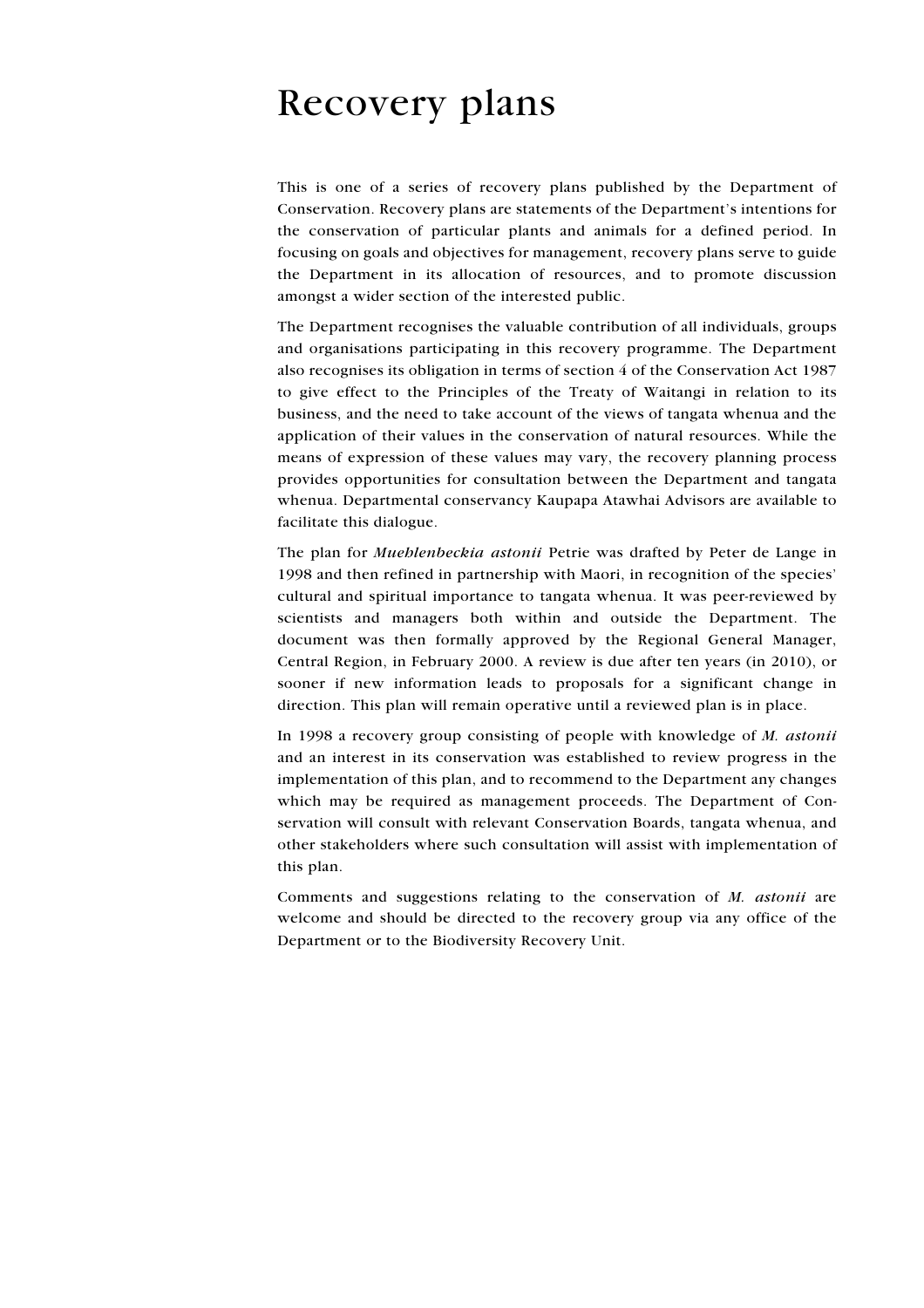# Whakatauki

Toi tu te marae o Tane Toitu te marae o Tangaroa Toitu te Iwi

If the marae of Tane survives Likewise the marae of Tangaroa The people will live on

'A quite remarkable shrub is the shrubby pohuehue [sic.] (Muehlenbeckia astonii), which is of the divaricating form and builds on stony shores irregular rounded masses four feet or more in height. All this would be nothing were it not that the genus consists otherwise of climbing or creeping species, and that the liane-like main stems of this plant betray its relationship to its climbing relatives.'

(Cockayne 1919)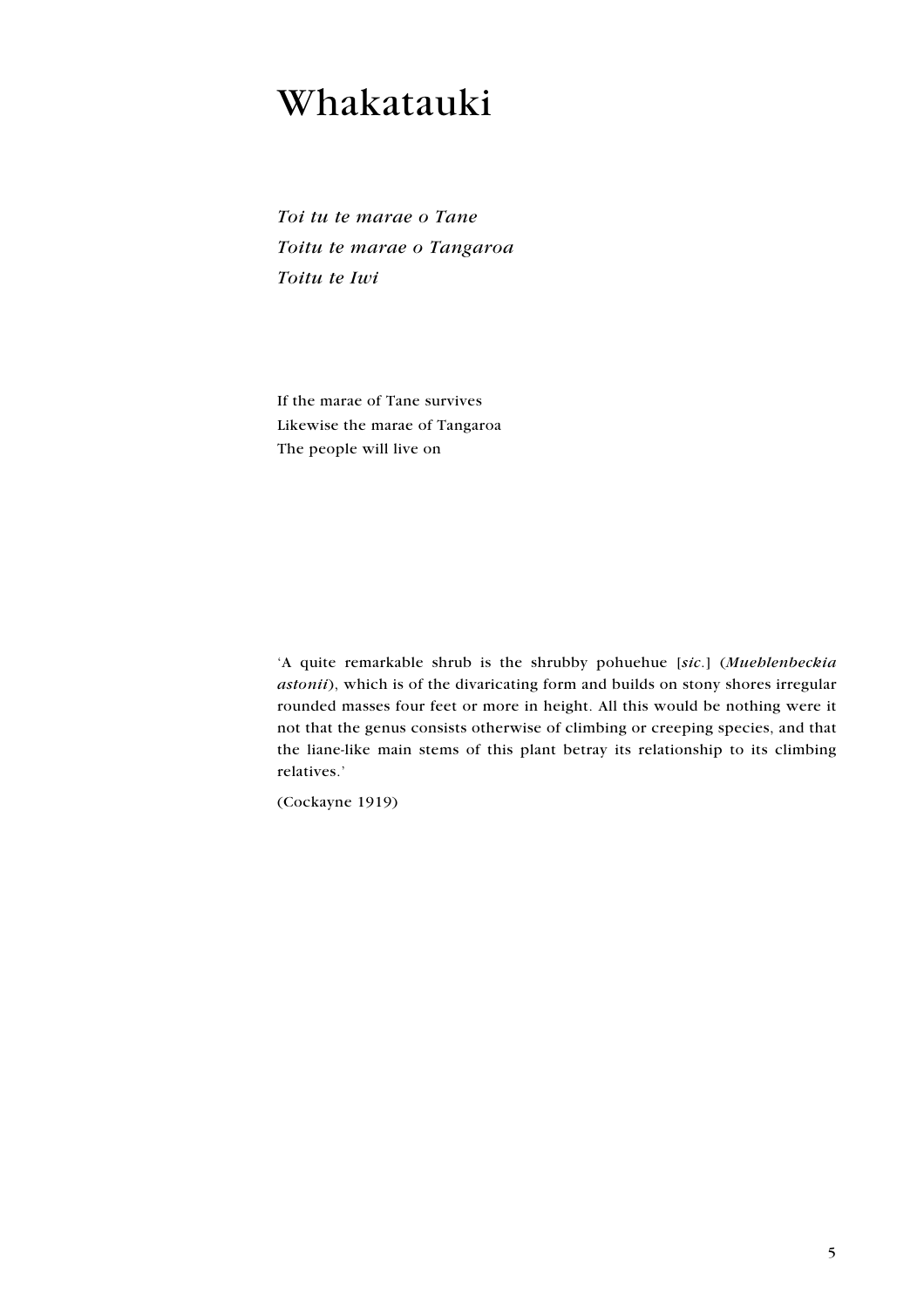# Abstract

This document summarises knowledge of the distribution and ecology of Mueblenbeckia astonii Petrie, and outlines priority recovery goals and objectives for the next ten years. The objectives are mainly directed at protecting remaining plants, enhancing wild populations, establishing insurance plantings and extending knowledge of the plant's biology and ecology. Increasing public awareness of the species and opportunities for public involvement in its recovery are also important aspects of the plan.

### Introduction  $\mathbf 1$

The shrubby tororaro (Muehlenbeckia astonii Petrie) (Frontispiece), also known as shrub pohuehue, mingimingi, and wiggywig, is a partially or wholly deciduous divaricating shrub of the Polygonaceae family. It has distinctive orange-red, interlaced and wiry zigzag branchlets, and lime-green, heart-shaped leaves, and it grows to 4 metres in height.

It has considerable ecological and cultural significance within the grey scrub (Wardle 1991) ecosystems of eastern New Zealand. With the other four endemic species of *Mueblenbeckia* (Allan 1961) it is recognised as an important (and sometimes the only known) host for many endemic invertebrates, particularly moths (B.H. Patrick pers. comm. 1991). These insects, together with the small sugary fruits of *Mueblenbeckia* species, provide a significant food source for many native species of bird and lizard (de Lange & Silbery 1993).

To Maori these aspects make shrubby tororaro a *taonga* species (R. Solomon pers. comm. 1998). Furthermore, as a member of the dock (runa) family, the plant has rongoa (medicinal) values.

It is a shrub which is typical of a large group of eastern New Zealand native plants which have become extremely uncommon following human settlement (de Lange & Silbery 1993; Rogers 1996; Widyatmoko & Norton 1997; Given 1998). Surveys and research have demonstrated that most M. astonii populations are unlikely to recover in the wild without active management (de Lange & Silbery 1993). The species has been given the IUCN rank of 'Endangered' in Cameron et al. (1993, 1995), and is a 'Category A' priority species for conservation action within the Department of Conservation (Molloy & Davis 1994).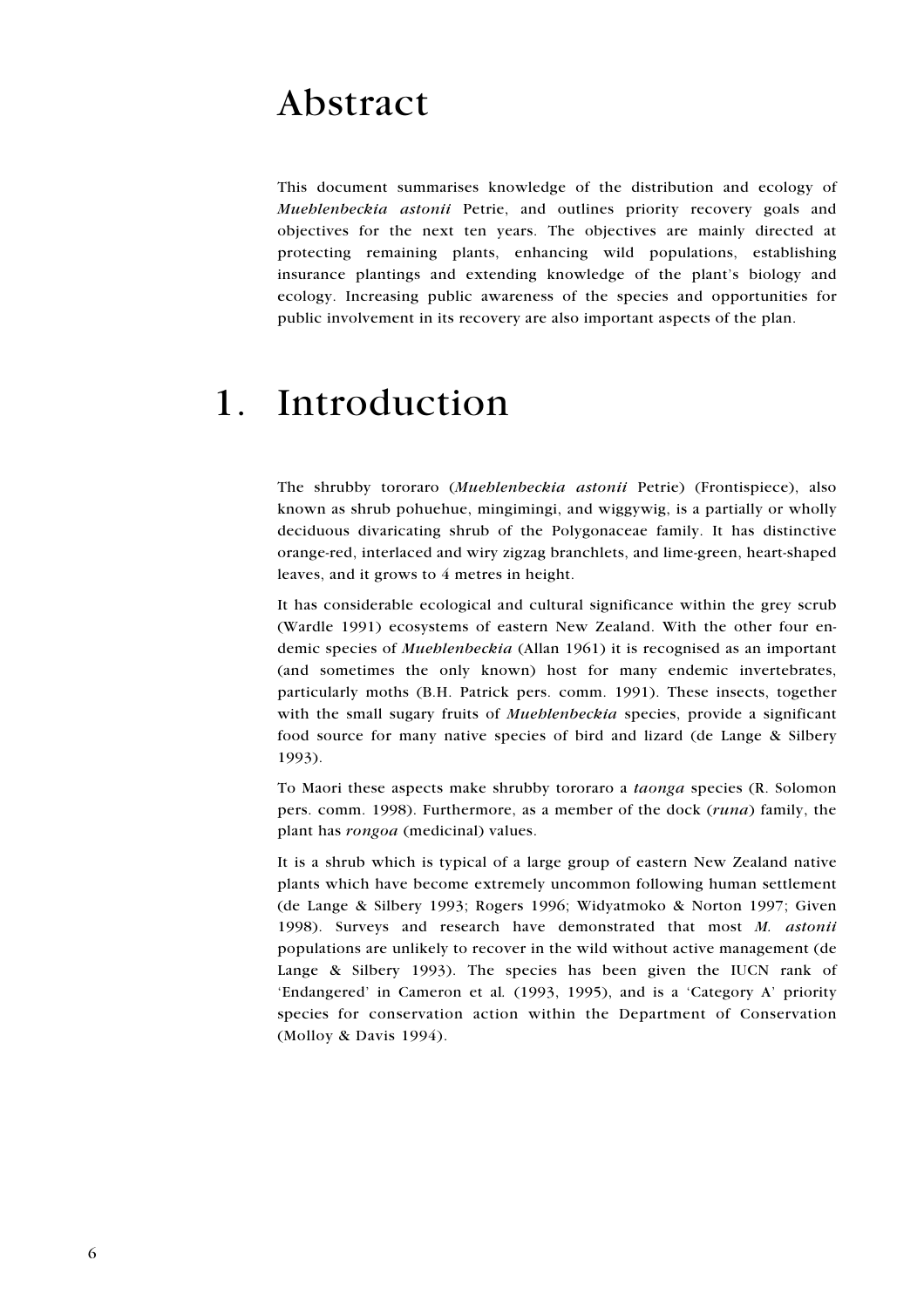# Distribution 2.

#### $2.1$ PAST DISTRIBUTION

M. astonii is endemic to the south-eastern North Island and eastern South Island (de Lange & Silbery 1993) (Fig. 1). Full information on its past distribution is sketchy, as it was not recognised by European botanists until late in European settlement (de Lange & Pitt 1998) by which time the dry shrublands of eastern New Zealand had been extensively modified by burning and pastoral farming (de Lange & Silbery 1993). Specimens collected by B.C. Aston in 1908 from the mouth of the Wainuiomata River, near Wellington, brought the species to the



Figure 1. Distribution of shrubby tororaro (Muehlenbeckia astonii).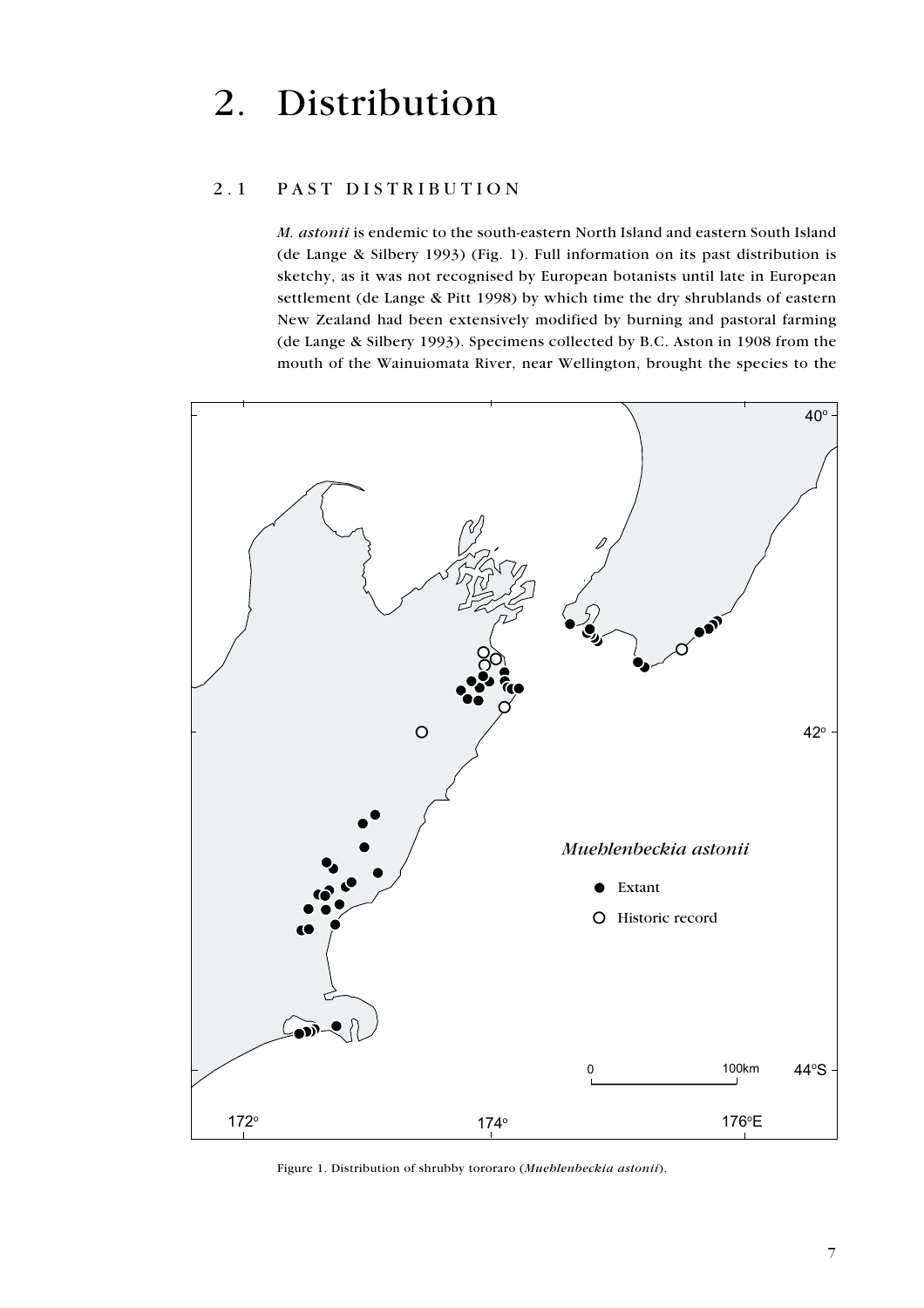attention of botanists. It was formally described by Petrie (1911) from these specimens (de Lange & Pitt 1998). Following Aston's North Island discovery, the species was collected from the Awatere River, near Seddon, in the South Island (Petrie 1911) and was later found to be locally distributed from Marlborough to Birdlings Flat, Kaitorete Spit (de Lange & Silbery 1993) (Fig. 1). Most north-eastern South Island records resulted from nassella tussock surveys in the 1960s and 1970s by A. Healy of DSIR. Contacting Ngai Tahu to check their historical (cultural) knowledge of the species may assist in broadening understanding of past distribution. The specialist habitats occupied by the species suggest that it was always rather local in occurrence and probably never abundant.

#### $2^{2}$ PRESENT DISTRIBUTION

M. astonii still occurs in central and eastern New Zealand. It is locally distributed from Honeycomb Light on the eastern Wairarapa coastline (41° 19'S, 175° 50'E) in the North Island, to Kaitorete Spit (42° 50'S, 172° 27'E) in the east of the South Island. Its distribution is mapped in Fig. 1 and summarised by ecological district (McEwen 1987) in Table 1. There are estimated to be 2600 individual plants in the wild (Table 1). The largest extant population is on

TABLE 1 SUMMARY OF THE DISTRIBUTION OF SHRUBBY TORORARO (Mueblenbeckia astonii) BY ECOLOGICAL DISTRICT (McEWEN 1987) SHOWING NUMBERS OF SITES AND PLANTS PRESENT IN AUGUST 1999.

| ECOLOGICAL DISTRICT SITES |                |         | TOTAL PLANTS SAMPLES IN CULTIVATION |
|---------------------------|----------------|---------|-------------------------------------|
| Aorangi                   | 1              | 12      | Yes                                 |
| Eastern Wairarapa         | 2              | 9       | Yes                                 |
| Tararua                   | 4              | 15      | <b>Yes</b>                          |
| Cook Strait               | $\mathbf{1}$   | 12      | Yes                                 |
| Blenheim                  | $\mathbf{1}$   | ?       |                                     |
| Grassmere                 | 6              | 11      | Yes                                 |
| Flaxbourne                | $\overline{2}$ | 2       | <b>Yes</b>                          |
| Tapuae-O-Uenuku           | $\mathbf{1}$   | ş.      |                                     |
| Kekerengu <sup>a</sup>    | 2              | 46      | <b>Yes</b>                          |
| Motunau                   | 2              | 3       |                                     |
| Waiaub                    | 3              | $4+$    | Yes                                 |
| Culverden                 | $\overline{2}$ | 10      | Yes                                 |
| Waikari                   | 4              | 20      | Yes                                 |
| Low Plains                | $\overline{4}$ | 9       | <b>Yes</b>                          |
| Akaroa                    | $\mathbf{1}$   | 12      |                                     |
| Ellesmerec                | 1              | c. 2500 | <b>Yes</b>                          |
| Totals                    | 37             | c. 2600 |                                     |

Nearly all populations are on private land.

<sup>a</sup> The Cape Campbell site has a Department of Conservation covenant.

<sup>b</sup> Two natural plants and restoration planting in Balmoral Conservation Area.

<sup>c</sup> Thirty planted individuals at this site are protected by Department of Conservation (Baird 1990).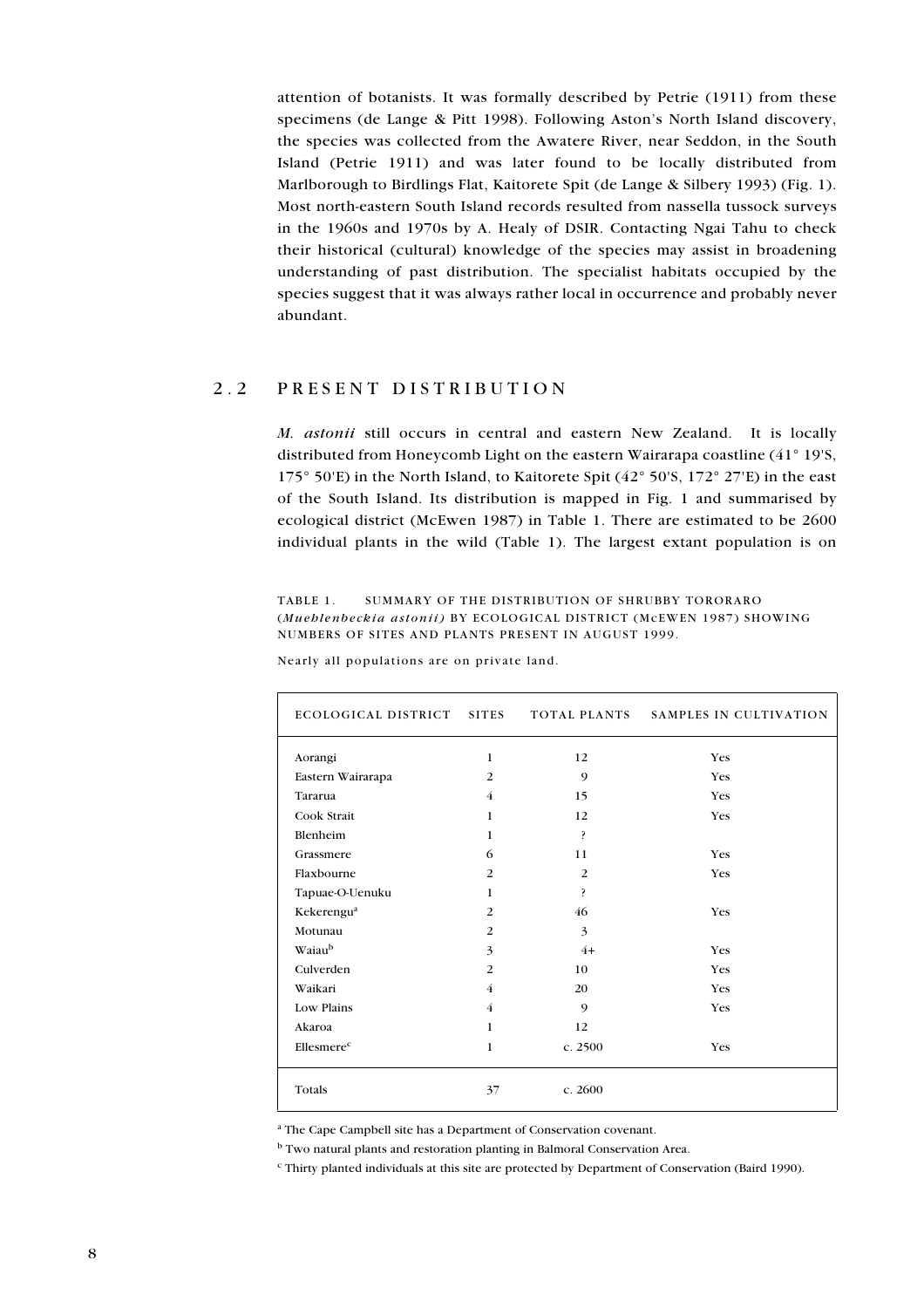private land at Kaitorete Spit, where there are about 2500 plants (K. Wardle pers. comm. 1999). Juveniles have been reported from Cape Turakirae, Cape Campbell (Jan Clayton-Greene, pers. comm. 1998), and the lower Waipara Gorge (D.R. Given, pers. comm. 1999).

# Species biology and ecology  $\mathfrak{Z}.$

#### $3.1$ **BIOLOGY**

M. astonii is a deciduous divaricating shrub which has been recorded as living for more than eighty years. It has a deep complex root system (P.J. de Lange unpubl. data) and is therefore likely to be able to maximise use of available groundwater in dry conditions. Its occurrence in ephemeral wetlands, however, suggests that it is also tolerant of periodic inundation.

It produces insect-pollinated flowers and quick-maturing (10-15 days) fruit over many months in summer and autumn (de Lange & Silbery 1993; P.J. de Lange unpubl. data). Individual plants are either female or 'inconstant males' (sensu Lloyd 1975; Godley 1979). Thus seed may be produced by pollination of female ovules, or through selfing of 'inconstant males'. However, seed produced through selfing of 'inconstant males' has low viability (<5%) (P.J. de Lange unpubl. data). Isolated female plants frequently develop fruit, but the seed so formed lacks an endosperm, unless males of other Mueblenbeckia species are present, in which case hybrid seed is formed (K.D. Adam & P.J. de Lange unpubl. data).

Animals probably disperse the fruit. Seeds have been found, for example, in gecko (Hoplodactylus maculatus s.l.) faeces. Birds have been observed eating fruit (Miles Giller, pers. comm. 1999). Mice have also been seen eating the fruit, but examination of their stomach contents shows the seed to be very finely ground (Jan Clayton-Greene pers. comm. 1998) and, therefore, unlikely to germinate.

M. astonii can be grown by vegetative or sexual propagation. Cuttings strike best in early spring just before leaf burst. Out-crossed seed germinates readily, and seedlings are frequent under bushes in cultivation.

#### $3.2$ ECOLOGY

Much of the information available on the ecology of M. astonii is anecdotal. Autecological study of the species is urgently required.

M. astonii has most frequently been collected from free-draining, highly fertile sites such as riparian and/or coastal localities, including consolidated sand or shingle dunes, rocky bluffs, and loess-covered hillslopes (de Lange & Silbery 1993). In several North Island locations it has been collected from uplifted coastal terraces and ephemeral wetlands (e.g. Pahaoa River mouth and near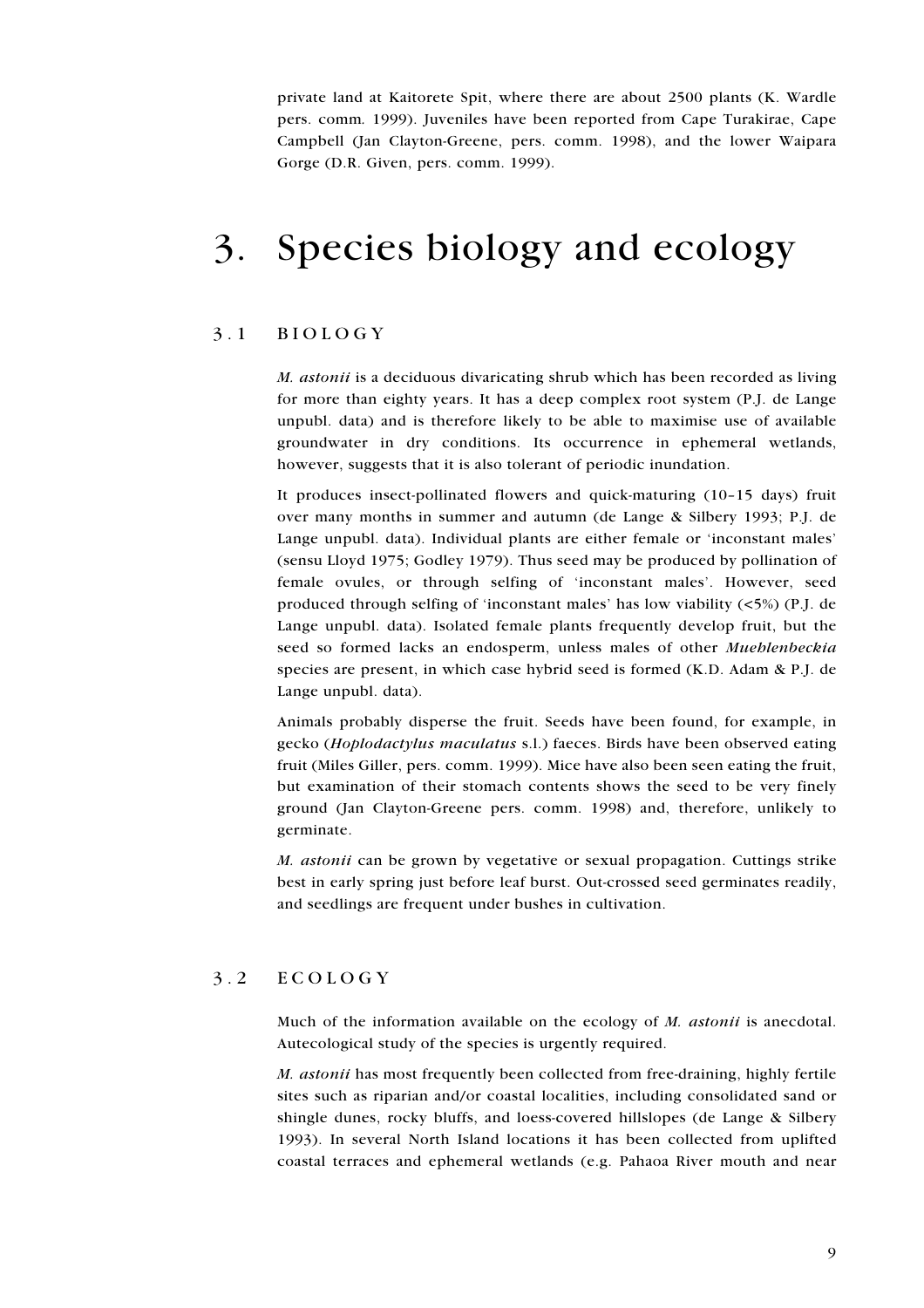Honeycomb Light). In the South Island, M. astonii occasionally extends well inland and occurs to around 300 metres above sea level. Molloy suggests that it is often associated with limestone outcrops and rendzina-type soils in the South Island (B.P.J. Molloy, pers. comm. 1998). Given has noted that in North Canterbury it is often adjacent to limestone while not actually growing on the limestone itself (D.R. Given unpubl. data).

The absence of broad-leaved tree and shrub species is a feature of many habitat types where *M. astonii* is present. These species are limited by summer drought, whereas *M. astonii* colonises sites that are dry in summer. The species often occurs on soils with moderate to high fertility, though some South Island populations occur on well-leached dryland soils.

It is not known whether current relict populations occur in optimal habitat for the species or whether they have been forced to occupy marginal situations.

# $\overline{4}$ Causes of decline and threats

Several factors are believed to threaten the survival of M. astonii in the wild. These are discussed in detail by de Lange & Silbery (1993). In particular, the first two of those listed below have been major causes of decline.

#### 1. Habitat fragmentation and destruction

The predominantly coastal, riparian, and colluvial habitats occupied by M. astonii were among the first in the country to be used for farming. The resulting fragmentation of habitat has led to isolation of individuals, dispersal limitation, recruitment failure, and prevention of new colonisation. Presence of stock, arable farming, and vegetation clearance have played a large part in reducing numbers.

#### $2.$ Predation and trampling

*M. astonii* is susceptible to browsing by introduced species such as possums, horses, cattle, sheep, goats, rabbits and hares. Seeds are eaten by rodents. Seedlings are especially vulnerable to browsing by the common garden snail, and introduced slugs. Trampling and rubbing or ring-barking by livestock can kill whole branching systems of mature plants.

#### 3. **Disease**

Some wild specimens of M. astonii have been observed with severe scale infestations and an associated fungal smut (both species as yet unknown). In extreme cases such infestations have killed entire sections of mature plants.

#### 4. Recruitment failure through single-sex populations

Although non-reproducing plants can maintain themselves to a certain extent by vegetative extension, there is the risk of one sex-type being eliminated from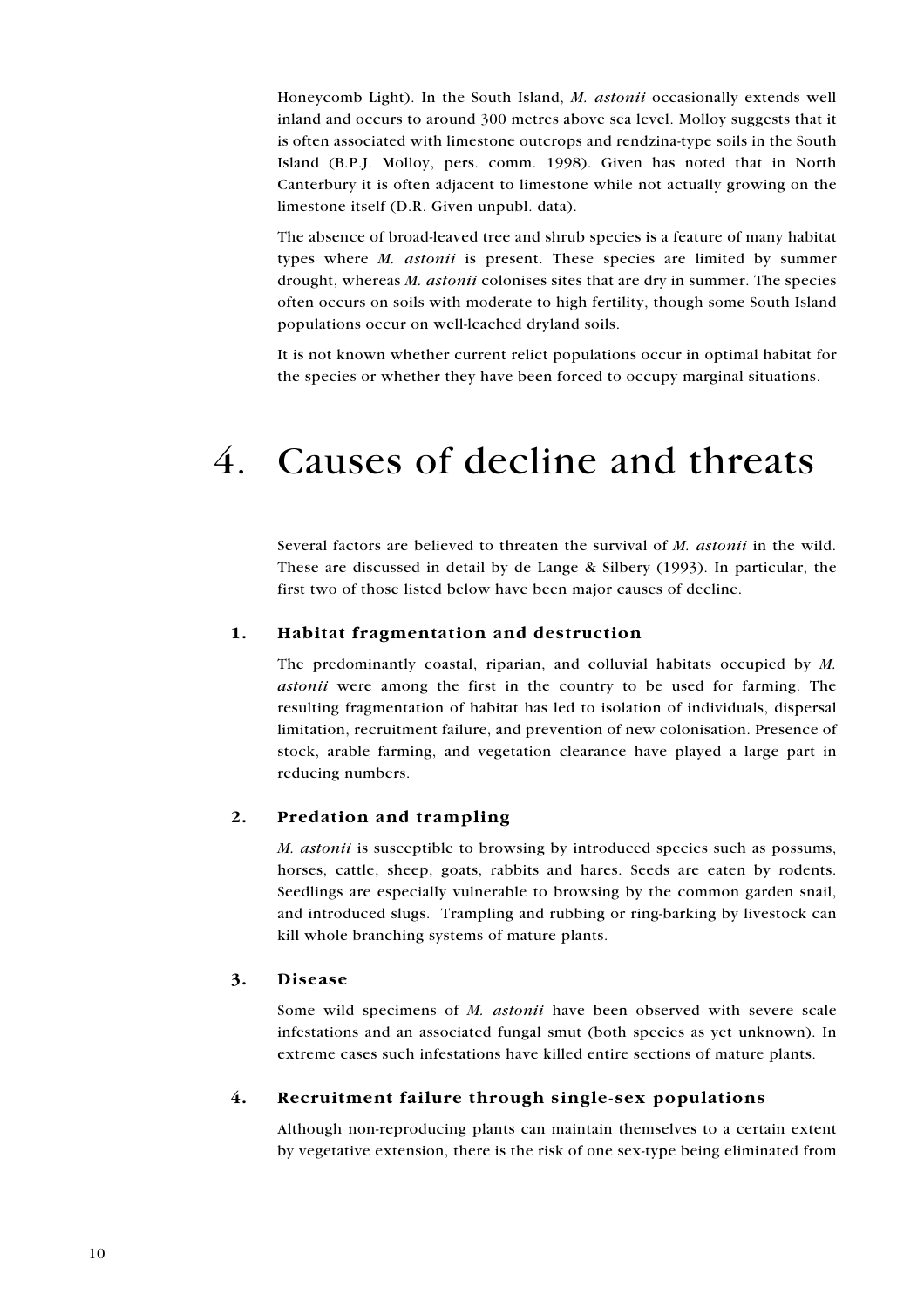a population leading to a lack of recruitment. In the five North Island M. astonii populations and some of those of the South Island, there is no out-crossing because female plants are now widely separated from 'inconstant males' (de Lange & Silbery 1993).

#### $5.$ Introgression

While land development has led to a decline in the numbers of M. astonii, it has been beneficial to other species in the genus, producing conditions ideal for introgression with *M. complexa* and *M. australis* (de Lange & Silbery 1993).

#### 6. Competition

It is a reasonable supposition, though yet to be rigorously tested, that M. astonii is a poor competitor with more vigorous shrubby and/or broad-leaved species. It seems to require relatively open seral habitats. In the Wellington region, Ozothamnus leptophyllus (tauhinu) is very common on these sites; it has almost certainly expanded because of human modification of the environment and is therefore acting more-or-less as a weed species. It also harbours the same type of scale and fungal smut which kill *M. astonii*. The extent to which this and other species such as M. complexa and M. australis act as competitors or as shelter plants is still to be determined.

#### 7. Other factors

In the North Island, many  $M$ , *astonii* plants grow within loose gravel. In situations close to urban areas the demand for building aggregate has resulted in the loss of plants. For example, the near elimination of the greater part of the Wainuiomata river-mouth population in the mid 1970s was a result of gravel extraction (A.P. Druce pers. comm. 1990).

## Past conservation efforts  $5<sub>1</sub>$

Three populations of *M. astonii* are legally protected, with restoration planting being carried out at each site (Cape Campbell, Balmoral Conservation Area, and Kaitorete Scientific Reserve). Young plants have been planted at Turakirae as part of revegetation research being conducted by Dr David Norton. Monitoring is being carried out at these sites.

Representative samples of plants from all the known North Island populations and some of those of Marlborough and Canterbury are in cultivation, with insurance collections held by Victoria University of Wellington, and Hutt and Wellington City Council gardens, Landcare Research Ltd at Lincoln, and the University of Waikato. In the garden at the Department of Conservation's South Marlborough Area Office at Renwick, plants from the Seddon area are producing heavy crops of seed and seedlings. Marlborough District Council has plantings in the Wither Hills, and several nurseries around the country have provenanced plants.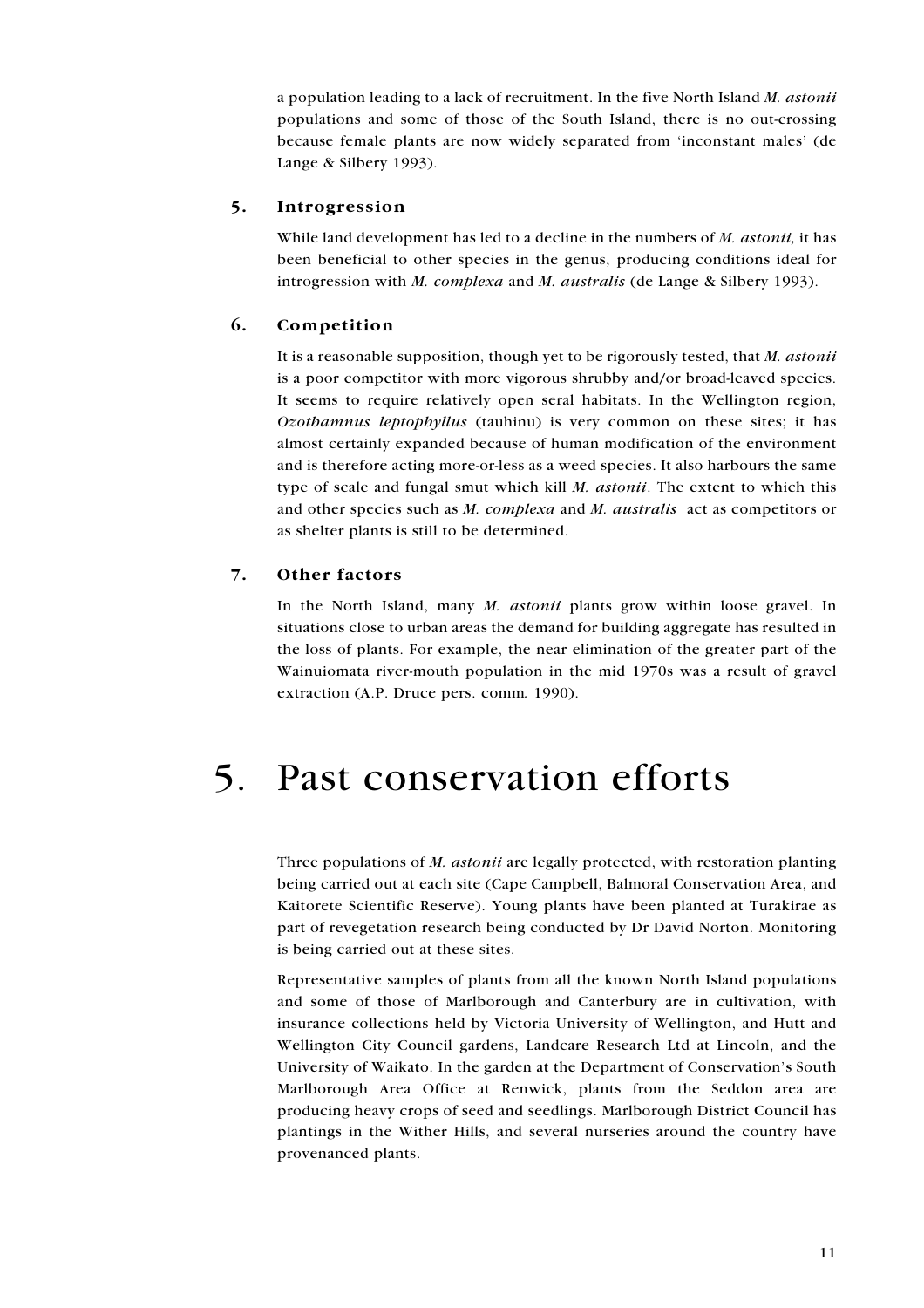It is being promoted as a garden plant (Metcalf 1972), for hedging, and even, in Wellington City, as a natural traffic barrier along motorways

# 6. Long-term recovery goal

Manage Muehlenbeckia astonii and promote interest in its recovery so that viable populations of the species and its associated communities are restored, self-sustaining and protected in the wild throughout the natural range of the species.

# 7. Options for recovery

The species is readily cultivated, grows well from seed and cuttings, and, provided that the range of threats affecting growth in the wild are minimised, plants show an immediate and rapid response to management (P.J. de Lange unpubl. data). The threats facing  $M$ . *astonii* are not unique, being common to many of New Zealand's threatened woody plants. Measures to manage these threats have been tried, with varying degrees of success, for a range of ecologically comparable species, e.g. Carmichaelia muritai, Hebe cupressoides, Helichrysum *dimorphum* and *Olearia bectorii*, and these techniques and experiences can be used to optimise the recovery of M. astonii. For the above reasons, it appears that the recovery potential of M. astonii is excellent.

#### Option 1: Ex situ cultivation of plants

This option aims to maintain a genetically variable reservoir as a safeguard against further losses in the wild by cultivating a representative sample of plants from each ecological district. It will reduce the loss of genetic diversity in the species but it will not increase numbers in the wild.

## Option 2: Protection of existing wild populations, and enhancement with supplementary planting where necessary

This option aims to increase the viability of populations in the wild. It provides for protection of existing *M. astonii* plants from animal browsing, and, where necessary, enhancement of populations by planting cultivated stock into natural habitats. It may also require planting of associate species of the  $M$ . *astonii* community. It gives the potential to increase the genetic diversity of remnant populations, making them more viable.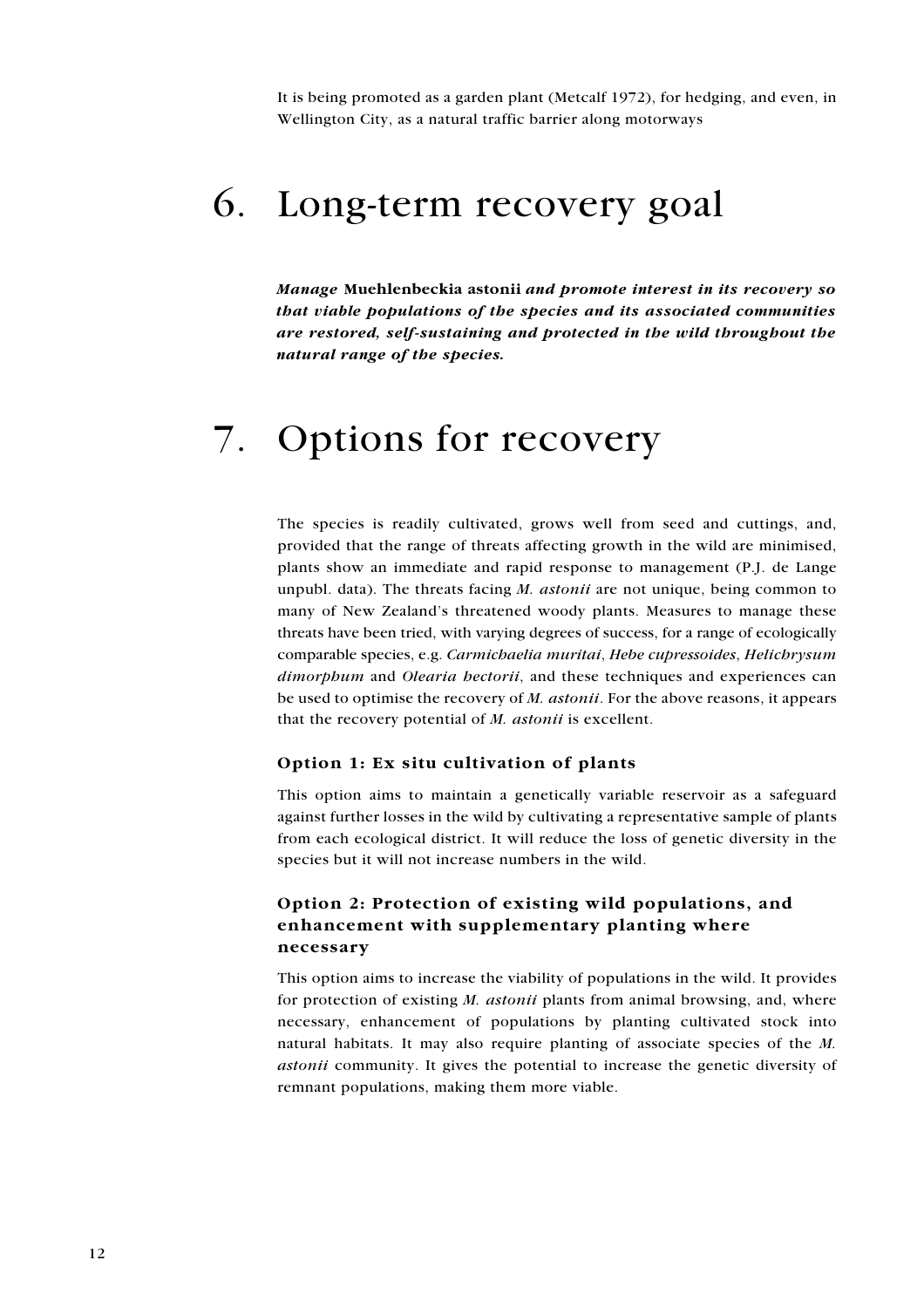## Option 3: Establishment of new populations in the wild

This option goes beyond protection and enhancement of existing populations to the establishment of new wild populations at suitable legally protected sites. It increases not only the viability, but also the number of wild populations.

#### Options summary

To reverse the current decline of  $M$ . *astonii* a combination of Options 1-3 will be used. The common theme to these options is the recognition that the gene pool is significantly fragmented, and is undergoing further loss. Management will aim to halt genetic loss and enhance the species' chances of survival.

### Recovery plan 8.

#### 8.1 OBJECTIVES FOR THE TERM OF THE PLAN

**Objective 1.** Involve stakeholders including landowners, iwi, local government, and the public in the recovery of *Mueblenbeckia astonii* by June 2002.

Objective 2. Consult with iwi at all stages of plan development and implementation. Determine the whakapapa of *Mueblenbeckia astonii*, its taonga and rongoa values and any other uses by June 2002.

**Objective 3.** Protect existing populations, ensuring that one population of Mueblenbeckia astonii is legally and physically protected in each ecological district throughout the former range of the species by June 2010.

Objective 4. Refine information on the current distribution and conservation status of Mueblenbeckia astonii by June 2005.

Objective 5. Establish ex situ populations of Mueblenbeckia astonii:

- $(i)$ as 'insurance' populations by June 2004;
- $(ii)$ to promote horticultural use as opportunities arise.

**Objective 6.** Set up a restoration project for one existing population of Mueblenbeckia astonii in each relevant conservancy by June 2005.

**Objective 7.** Promote further research into the biology, ecology, ethnobotany, ecological biogeography, and conservation management of Mueblenbeckia astonii, prioritising and circulating research ideas annually.

Objective 8. Identify sites suitable for the establishment of new communities within the former range of *Mueblenbeckia astonii* by June 2001. Set up new sites by June 2010 only if restoration initiatives fail.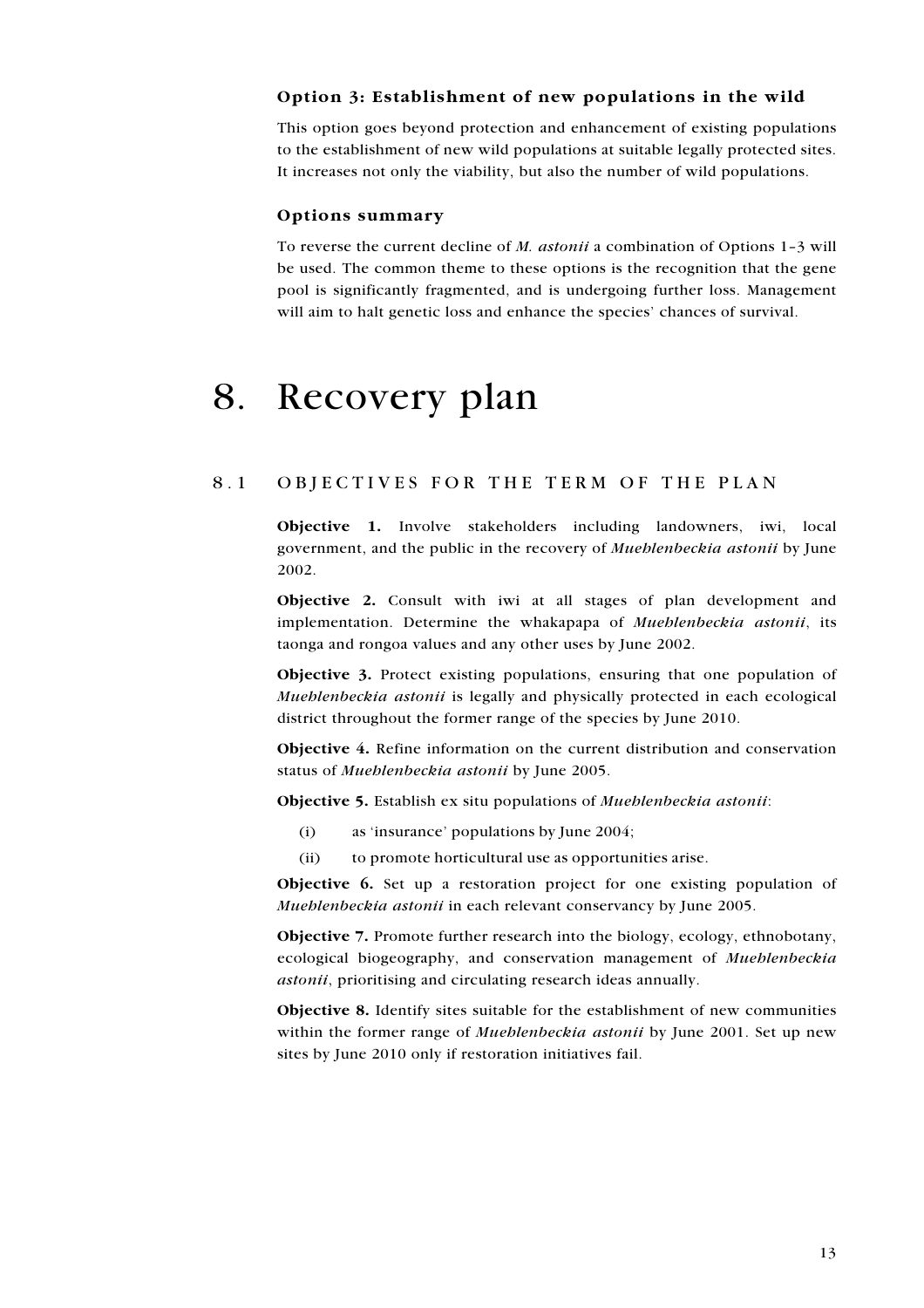#### $8.2$ WORK PLAN

To meet each objective and fulfil the long-term goal the following actions must be carried out. Many of the actions can proceed concurrently, as summarised in the timeline at the end of this section (Fig. 2). Progress towards achieving the objectives will be monitored and reported on at Recovery Group meetings.

# Objective 1. Involve stakeholders including landowners. iwi, local government, and the public in the recovery of Mueblenbeckia astonii by June 2002.

#### Explanation

It is essential that the conservation of *Mueblenbeckia astonii* has a high level of landowner, iwi, local government, and other public involvement. This is especially so because >90% of known populations occur on private land. Maintenance of dialogue with iwi, landowners, conservation groups, and other interested parties is crucial.

**Responsibility:** Area and Conservancy biodiversity and community relations staff.

Priority: High.

#### Action 1

Identify relevant iwi, landowners and other interested parties and establish a working relationship with them by June 2001.

## Action 2

Arrange briefings on *Mueblenbeckia astonii* for relevant iwi, landowners, Conservation Boards, Transit New Zealand, all local bodies with the species within their jurisdiction, Landcare groups, and Federated Farmers by June 2001. Promote the inclusion of *M. astonii* sites on schedules of areas of significance in district schemes.

#### Action 3

Re-contact councils, Transit New Zealand, and landowners every two years.

#### Action 4

Produce a brochure to use at the above briefings by June 2001.

#### Action 5

Design appropriate items for sale or as giveaways to use at the above briefings and other advocacy opportunities (T-shirt, fridge magnet, certificates acknowledging 'Custodian of Threatened Plant' status, photos of the plant, etc.) by June 2001.

## Action 6

Conduct one promotion action in each relevant conservancy (Wellington, Nelson/Marlborough, Canterbury) every year.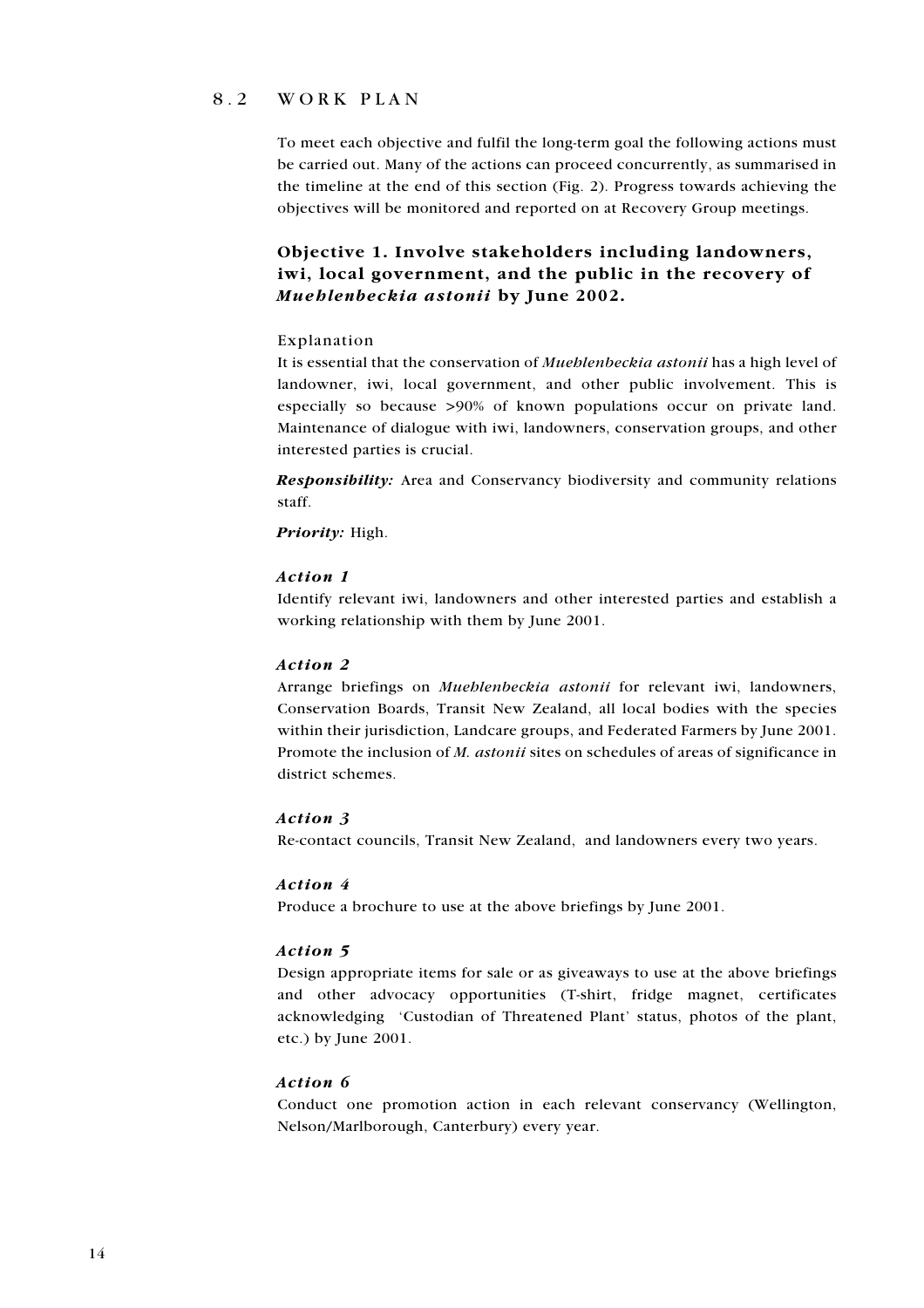### Action 7

Empower landowners, iwi, and organisations such as Landcare groups, Federated Farmers, and botanical societies to manage and monitor the species, particularly on private land, as opportunities arise.

# Objective 2. Consult with iwi at all stages of plan development and implementation. Determine the whakapapa of Mueblenbeckia astonii, its taonga and rongoa values and any other uses by June 2002.

#### Explanation

Because of Section 4 of the Conservation Act, 1987, the Ngai Tahu Claims Settlement Act 1998, the ownership of many Mueblenbeckia astonii populations by iwi, and because M. astonii has taonga and rongoa values, iwi were consulted throughout the development of this plan, and it is imperative that they continue to be closely involved in its implementation.

The exact Maori name for *Mueblenbeckia astonii* is not known (de Lange & Silbery 1993). However, its close relationship to the tororaro (M. complexa), which has shrub-like tendencies, rather than the lianoid Mueblenbeckia vines, collectively referred to as 'pohue' and 'pohuehue' (see discussion by de Lange & Silbery 1993), suggests that the use of 'shrubby tororaro' is not inappropriate. The interim use of this name has been sanctioned by Kaikoura representatives of Ngai Tahu, until such time as a consensus of its appropriateness can be established. 'Shrub pohuehue' and 'wiggywig' are also names that are in use around the country, while 'mingimingi' is used for this and a number of other small-leaved divaricating shrub species.

A whakapapa needs to be determined for this plant to find its place, and restore its mauri. It is taonga and has rongoa values. Understanding these necessitates dialogue with iwi. Any effects this knowledge may have on the approach taken to the recovery of the species will be incorporated into future management.

It is recognised that non-Maori cultures have an interest in this plant as well, and their views will also be sought and incorporated.

Responsibility: Conservancy and Area biodiversity staff, Kaupapa Atawhai Managers.

Priority: High.

#### Action 1

Make contact with Te Runanga o Ngai Tahu annually, undertake an annual briefing for iwi on management progress and invite ongoing input. Maintain contact through Kaupapa Atawhai Managers and the relevant runanga.

#### Action 2

Determine a whakapapa for *Mueblenbeckia astonii* by June 2002. Approach local iwi to provide this.

#### Action 3

Produce a list of uses and local names for the species by June 2001. Each conservancy should produce their own list to be amalgamated by the Recovery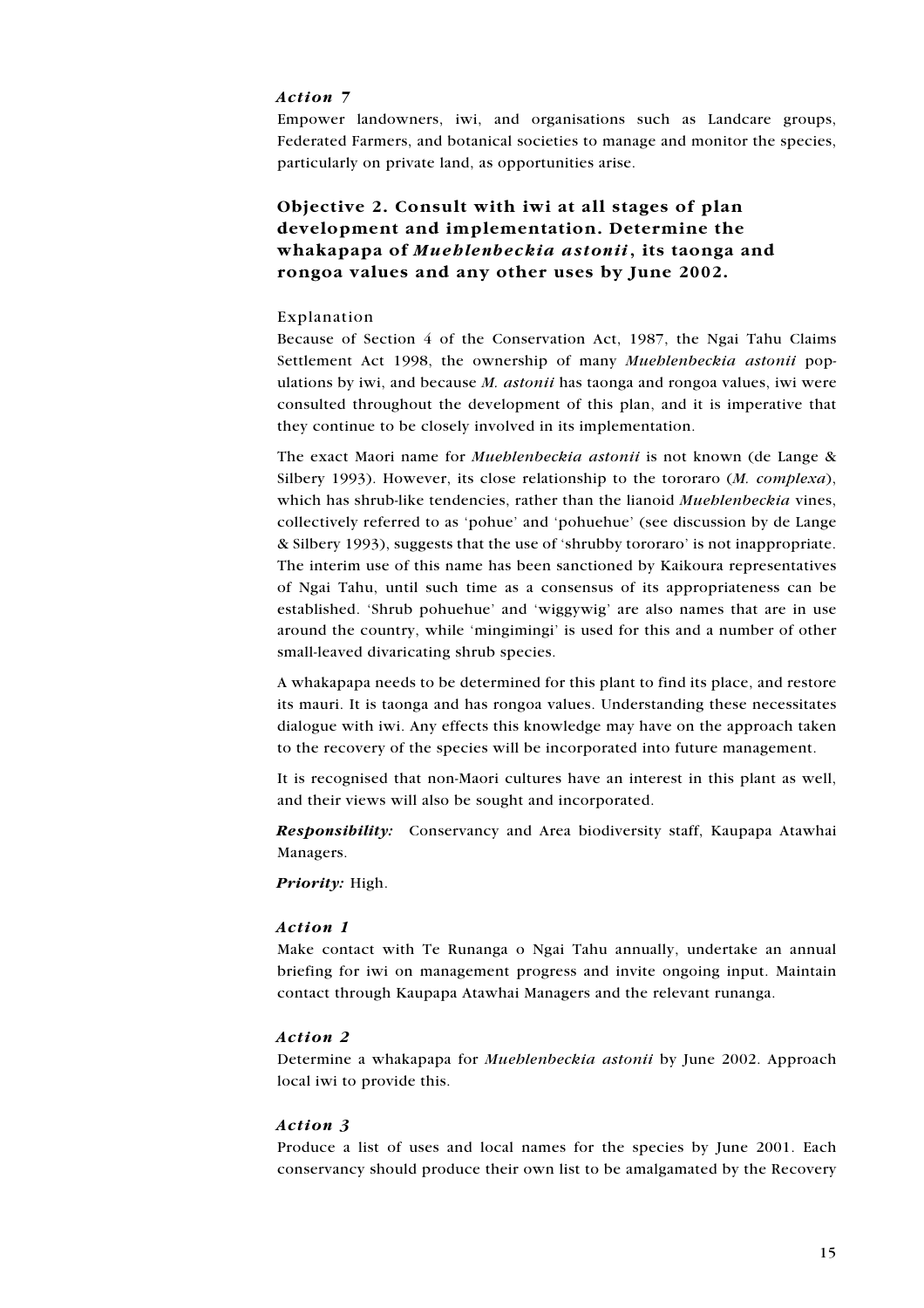Group and incorporated into the Threatened Plant Information database being developed by Biodiversity Recovery Unit.

# Objective 3. Protect existing populations, ensuring that one population of Mueblenbeckia astonii is legally and physically protected in each ecological district throughout the former range of the species by June 2010.

#### Explanation

There are only two legally protected sites in Canterbury and one in South Marlborough, covering about 40 natural plants and larger numbers of planted individuals. Legal protection must therefore be seen as a high priority. It is important to work with landowners to protect plants through establishing covenants or by other means. The priority is to have at least one natural  $M$ . astonii occurrence protected in each ecological district within the former range of the species (Table 1). Any covenant option or informal interim measures such as fencing will be considered to prevent any further loss of plants on private land. Priority for protection will be given to those sites which are self-sustaining, have potential for future habitat restoration, or are close to known plants whose in situ protection is impractical, and are recognised as being excellent sites for restoration or translocation (see Objectives 6, 8).

Legal protection will not necessarily guarantee the survival of plants. Physical protection must be given high priority in any situation where pests are threatening the plants. Adjacent land use may be critical. Changes in land use such as tree planting, drainage, road realignment, and goat farming could have major effects. Landowners, Transit New Zealand and councils will be encouraged to discuss these issues.

Any protection measures will be undertaken in consultation with all interested parties.

**Responsibility:** Conservancy and Area biodiversity staff, land administration staff, planners.

**Priority:** High (long-term).

#### Action 1

Initiate advocacy as mentioned in Objective 1 including information about all avenues for protecting sites: Nga whenua rahui, Nature Heritage Fund, QEII covenants, DOC covenants, district plan listings, voluntary agreements, fencing, pest control, etc. Welcome approaches from landowners with suitable sites and act on them within 6 months.

#### Action 2

Approach owners of M. astonii sites to discuss options for legal and physical protection by June 2002.

#### Action 3

Ensure that one population of *Mueblenbeckia astonii* is legally and physically protected in each ecological district throughout the former range of the species by June 2010.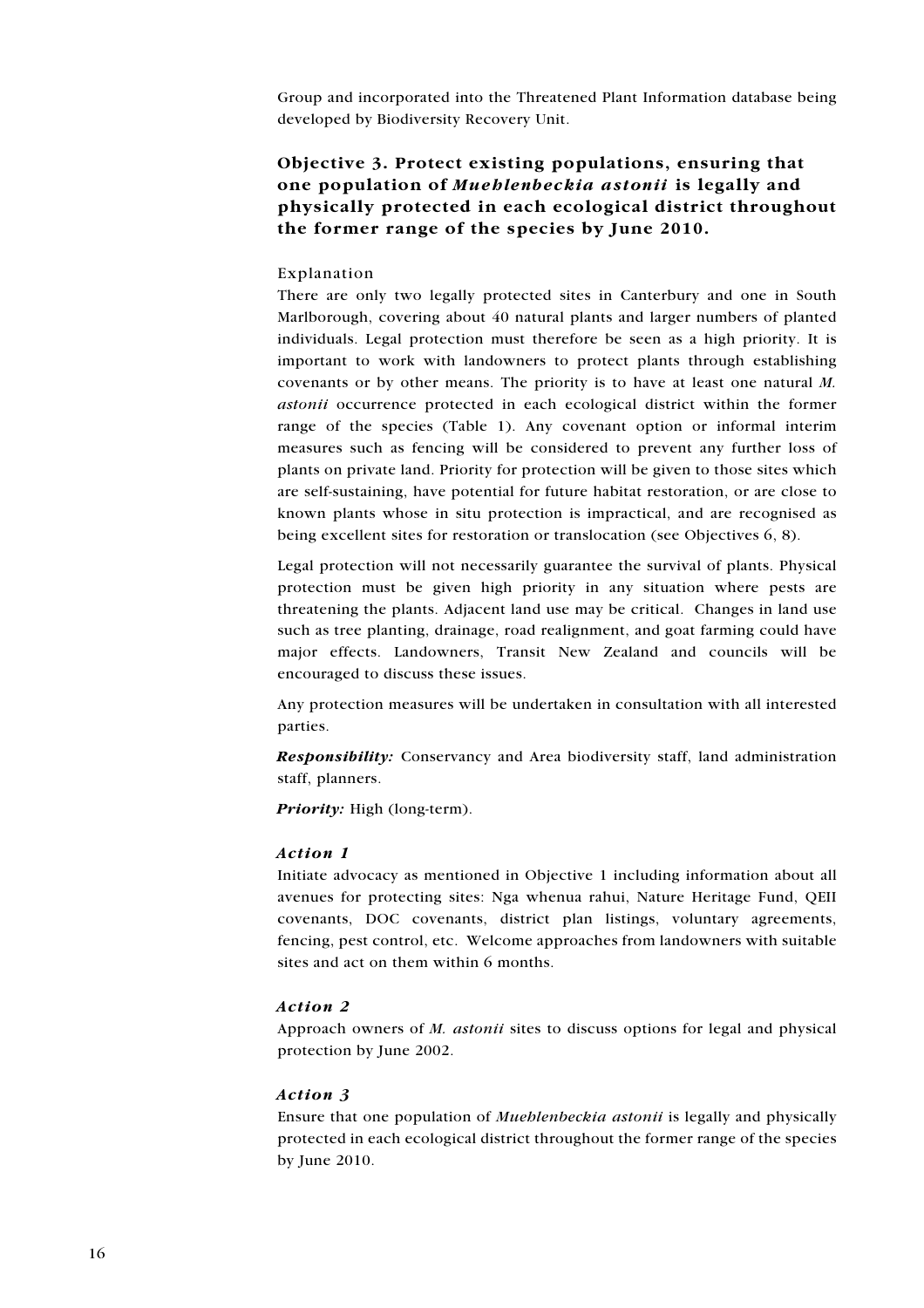### Action 4

Facilitate legal and physical protection of insurance plantings and translocation sites by June 2010.

### Action 5

Negotiate written agreements with Transit New Zealand and Councils on the protection and management of roadside specimens of *M. astonii* by June 2004.

#### Action 6

Make submissions or negotiate as appropriate whenever significant changes are proposed to land use adjacent to *M. astonii* sites.

## Objective 4. Refine information on the current distribution and conservation status of Mueblenbeckia *astonii* by June 2005.

#### Explanation

Although the general distribution and status of M. *astonii* throughout its former range is now documented (e.g. de Lange & Silbery 1993), the level of knowledge varies from location to location. In some areas knowledge is still imperfect, and localised areas where the species may occur require more detailed survey. The possibility that the species extends into Hawkes Bay and northern Otago needs investigation. The somewhat cryptic nature of the species means that it could easily have been overlooked.

Priorities for survey will be determined on the basis of historic records and any new records made known to us as a result of public awareness initiatives.

In conducting surveys it will be recognised that some sites may be waahi tapu, and there will be liaison through Kaupapa Atawhai Managers with regard to these sites.

**Responsibility:** Conservancy and Area biodiversity staff.

Priority: Medium-high.

#### Action 1

Follow up all historical records by June 2002.

### Action 2

Follow up new records within 6 months of receiving them.

#### Action 3

Survey for the species in the following areas by June 2005:

- Eastern Wairarapa coastline from Honeycomb Light to Hastings (Wellington),
- Grey scrub communities of the northern Wairarapa, foothills south of Mt Somers, and the Waitaki River valley (Wellington),

Flaxbourne River valley (Nelson/Marlborough),

Coast from Waima to Blind River (Nelson/Marlborough),

Cape Campbell farms (Nelson/Marlborough),

Area between Waipara and Waiau Rivers, east of Culverden Basin (Canterbury), Coastal area of Canterbury Plains south to Timaru (Canterbury).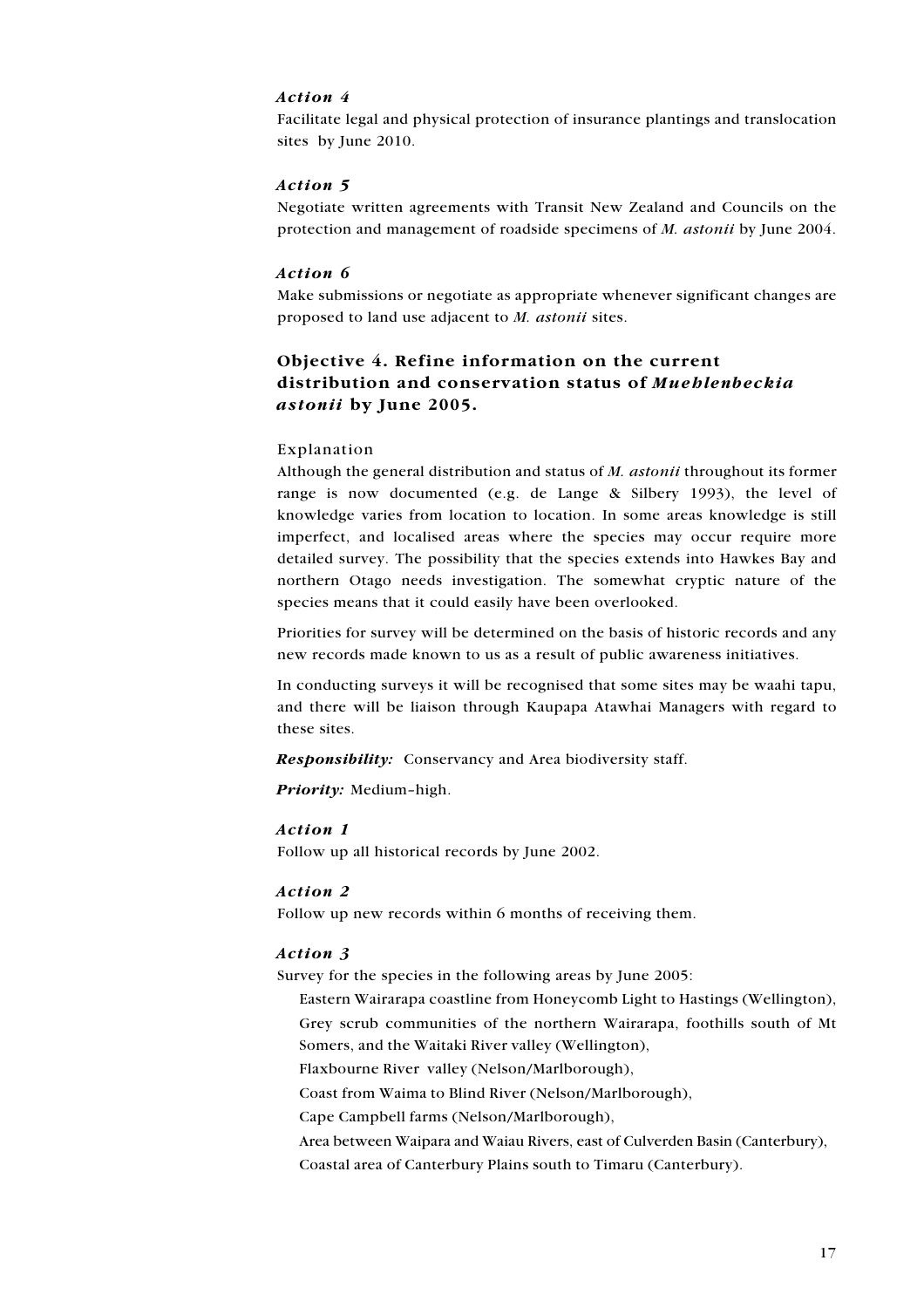## Objective 5. Establish ex situ populations of Mueblenbeckia astonii:

## (i) as 'insurance' populations by June 2004;

## (ii) to promote horticultural use as opportunities arise.

### Explanation

The small size and fragmented nature of the North Island and most South Island populations means that they are particularly vulnerable to a wide range of threats. While in situ protection is ideal, this plan recognises that it is not always practical. While the loss of wild occurrences is unfortunate, the further loss of genetic diversity from these populations can be avoided through ex situ means. Permission will, therefore, be sought from landowners to sample material for cultivation within ex situ 'insurance' populations. This measure will help prevent the further loss of genetic diversity within the species.

Insurance plantings will be established within the former range of M. astonii, and on occasion outside this range if the situation requires. They will be within conservancy area office gardens, marae, school grounds, council amenity plantings, botanic gardens, and any other land offered to the recovery team for this purpose. M. astonii grows well in horticultural situations as well as being a suitable plant for amenity plantings, and traffic islands, and for hedging or shelterbelts in dry-country situations. Ideally plants will be raised from all known wild individuals (or using a statistically acceptable sampling procedure) within vulnerable, unsecured sites. All plantings will be provenanced, with good records kept. This will provide an ex situ reservoir of provenanced genetic material for use in population restoration and translocation.

**Responsibility:** (i) Conservancy and Area biodiversity staff.

(ii) Conservancy and Area community relations and biodiversity staff.

Priority:

 $(i)$  High.

(ii) Medium.

## (i) Insurance plantings

#### Action 1

Determine secure sites for insurance populations by June 2002.

#### Action 2

Establish an ex situ insurance population of M. astonii plants from each geographic grouping in each conservancy by June 2004: Wellington - 4 groups, Nelson/Marlborough -  $3$  groups, Canterbury -  $5$  groups.

#### Action 3

Secure long-term protection for suitable sites if necessary.

#### Action 4

Carry out plantings according to the Australian Native Plant Conservation Guidelines or Botanic Gardens International Guidelines until the Biodiversity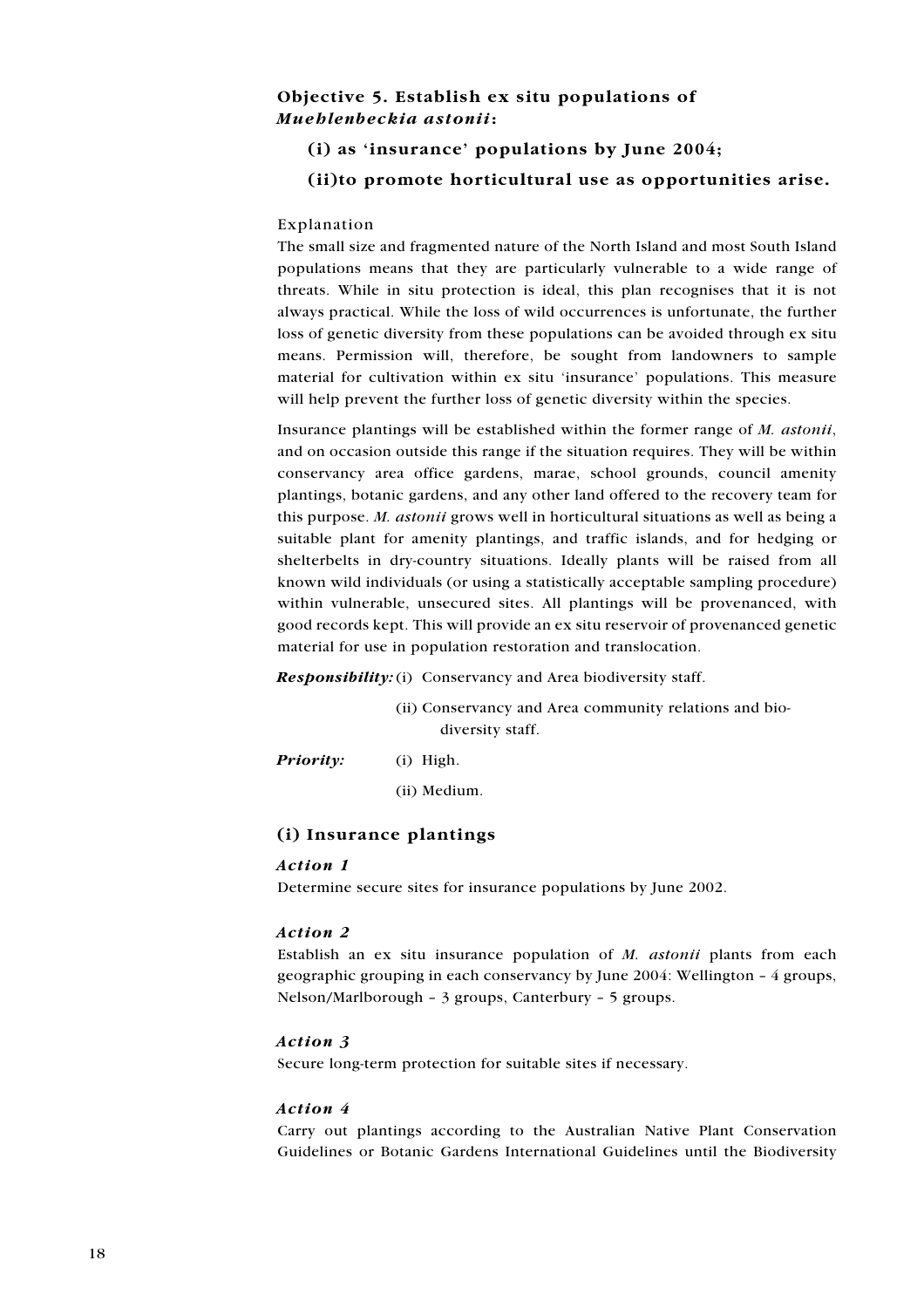Recovery Unit of the Department of Conservation establishes a standard operating procedure for translocation and ex situ cultivation of plants.

### Action 5

Harvest material from insurance plantings and disseminate it to nurseries as required so that material is available for restoration, new communities, and for Action 7 below.

#### Action 6

Monitor all ex situ insurance populations at least once every two years.

## (ii) Horticultural plantings

### Action 7

Promote use of M. *astonii* in landscape plantings by other parties such as Landcare groups, landowners, councils, Papatipu Runanga, general public for shelterbelts, hedgerows, amenity plantings, gardens, etc.

#### Action 8

Supply information about planting and maintenance of plants.

#### Action 9

Make plants available for Arbor Day and Conservation Week plantings.

#### Action 10

Keep records of known ex situ occurrences, including details of site, owner/ contact person, date planted, provenance, numbers.

## Objective 6. Set up a restoration project for one existing population of Mueblenbeckia astonii in each relevant conservancy by June 2005.

#### Explanation

Of those populations or plants which are currently protected, none has original integrity or structure, and some level of restoration will be necessary, e.g. reintroduction of a missing sex-type. The nature of the restoration process to be entered into will be determined during the survey and protection process.

There is the potential, using mainland island principles of integrated threat management and restoration, to create a model grey scrub-Muehlenbeckia astonii community.

**Responsibility:** Conservancy and Area biodiversity staff.

Priority: High.

#### Action 1

Set up a minimum of one restoration project for a self-sustaining grey scrub community containing M. astonii and its associate plant and animal species in each relevant conservancy by June 2005.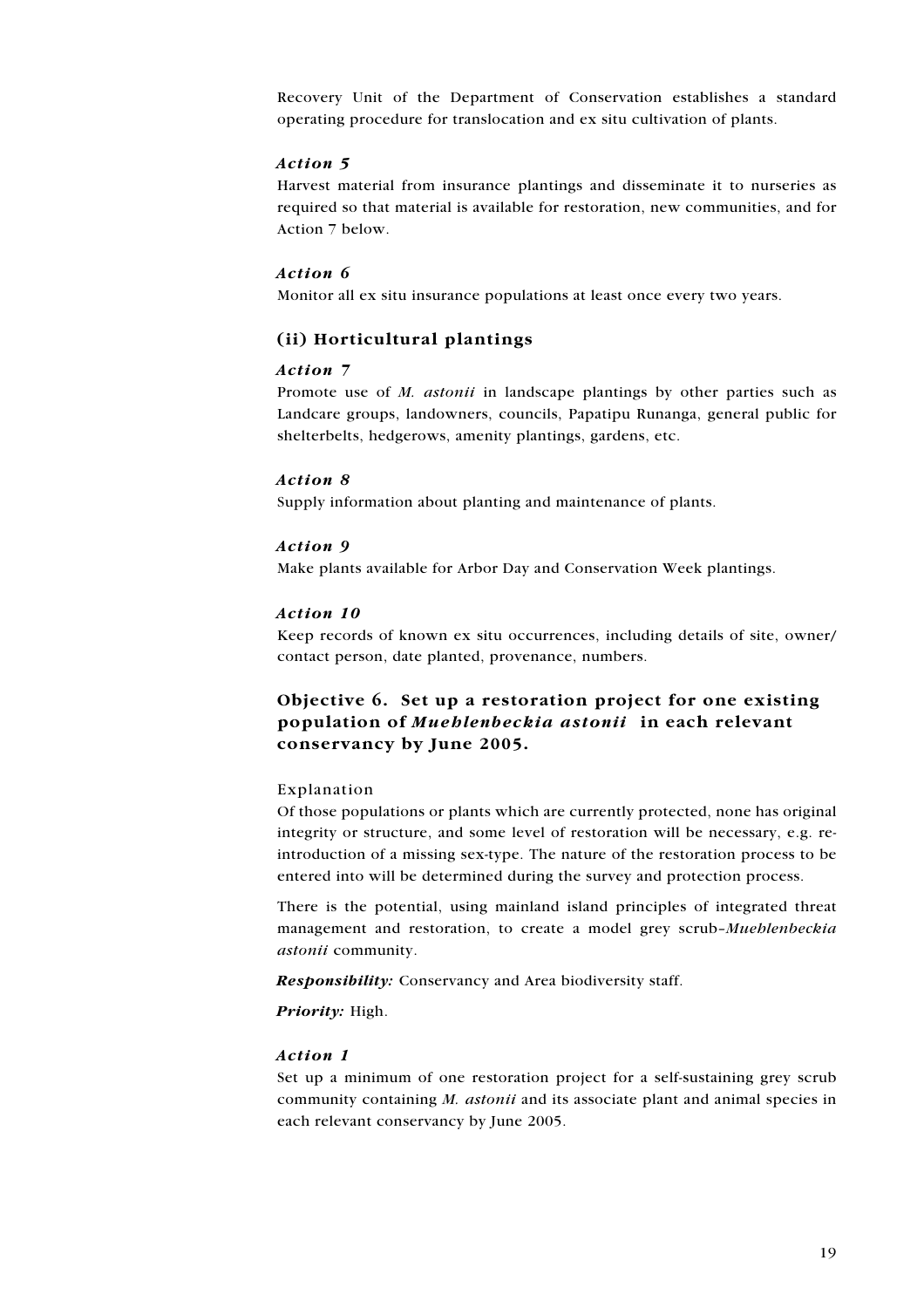### Action 2

Assist other groups with restoration initiatives as opportunity arises, wherever possible encouraging coverage of all gene pools in the region. Advocate for restoration during meetings with associates (Objective 1).

# Objective 7. Promote further research into the biology, ecology, ethnobotany, ecological biogeography, and conservation management of Mueblenbeckia astonii, prioritising and circulating research ideas annually.

#### Explanation

Knowledge of *M. astonii*, its biology and ecology, is far from complete. Although basic aspects of the species' ecology, reproductive biology, and physiology are now documented, scope remains for experimental studies, and it is not yet fully certain how to restore or establish viable populations in the wild. Preliminary studies suggest that introduced grasses and weeds will prevent seedling establishment and harbour pests and diseases (de Lange & Silbery 1993; D.A. Norton & P.J. de Lange unpubl. data). The response of the plant to fencing, or different browsing regimes requires testing. While some research programmes, e.g. Turakirae translocation, Cape Campbell covenant, are now in place to devise a methodology for the successful translocation of the species and to test for seedling establishment, results from these projects will not be known until 2001 at the earliest. The problem of introgression, and the possibility that wild hybrids could be used to reconstitute the species from sites where it is now extinct deserve further appraisal. There is also a need to determine the genetic structure of the species and the constitution of natural gene pools. Apart from these issues there are many other aspects of the species' biology which need further study to maximise chances of reversing the current decline. This goal recognises the important synergy that should exist between conservation research and management.

Note: See Section 9 for a preliminary list of research ideas put together at the recovery group meeting 1998.

#### Action 1

Set up a 'live' list of research topics on computer by June 2001. Develop this list further as problems and issues are identified. Prioritise research ideas annually at Recovery Group meetings. Promote the list in the Department of Conservation research funding round and send it to potential research providers (Crown Research Institutes, Universities, Polytechs, etc.) annually after each recovery group meeting.

#### Action 2

When research is undertaken, invite researcher(s) to Recovery Group meetings and ensure that relevant information and progress reports are fed back to conservancies.

### Action 3

Keep up-to-date with relevant research. 'Network' between group members as appropriate.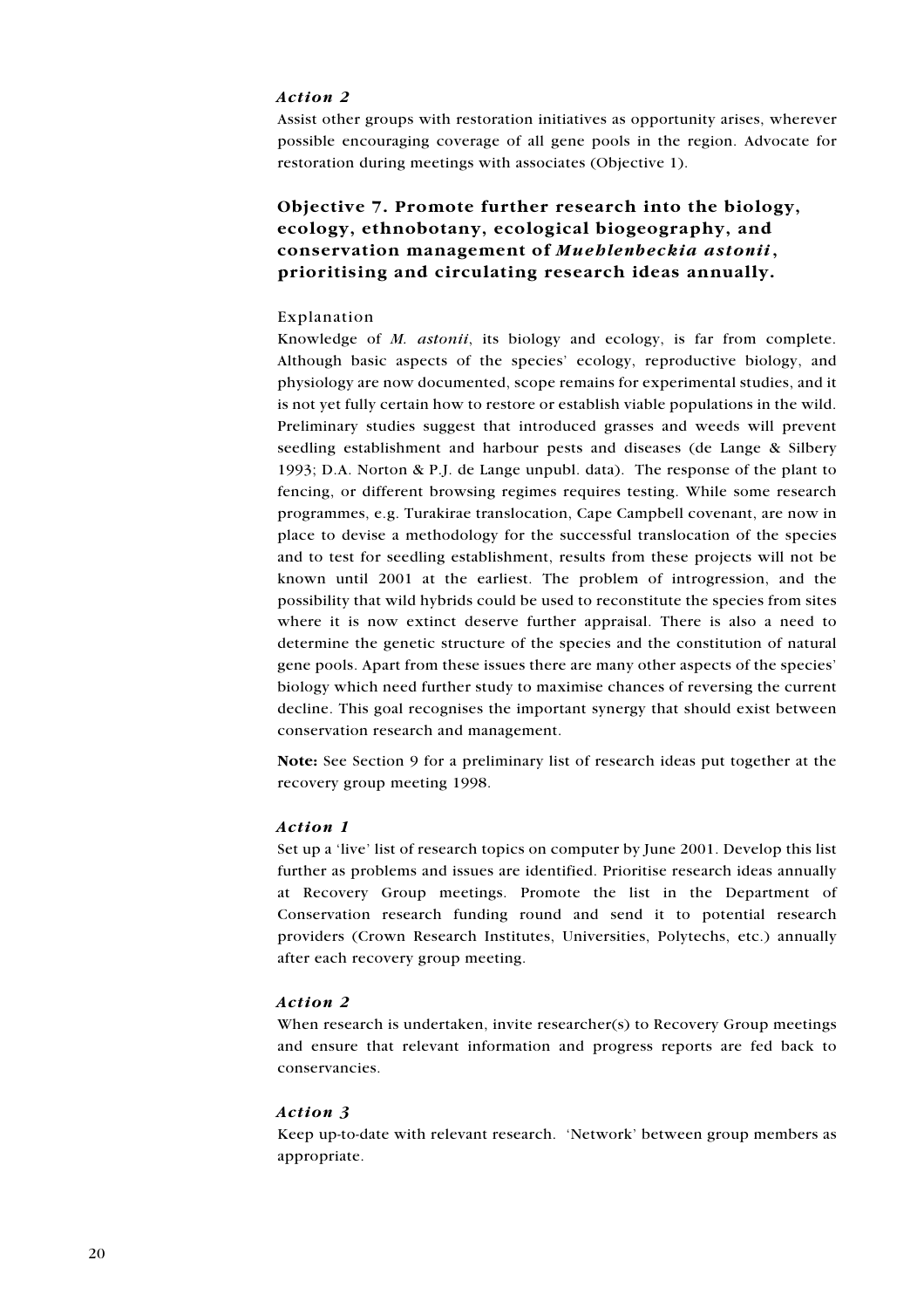# Objective 8. Identify sites suitable for the establishment of new communities within the former range of Mueblenbeckia astonii by June 2001. Set up new sites by June 2010 only if restoration initiatives fail.

### Explanation

The protection of some *M. astonii* populations will prove impractical. It is also possible that some wild populations will not respond to protection measures and/or restoration planting. In these situations it may be necessary to establish new wild populations in safe sites where conditions for the successful establishment of *M. astonii* populations are considered optimal. Considering the current absence of legal protection for most M. astonii sites, it is recommended that new wild populations be established wherever there are suitable and legally protected sites available.

When considering the establishment of new populations the following criteria will be used:

- 1. Site occurs within the known historical distribution limits of the species.
- 2. Site meets the habitat requirements of the species.
- 3. Threats to the species within the site are considered manageable.
- 4. Site has some form of legal protection and/or long-term management agreement.
- 5. Plants of local provenance are available for translocation. (On occasion it may prove necessary to introduce plants from the next nearest available source, for example, if one sex-type is no longer present in the ecological district (see de Lange & Silbery 1993).)

#### Responsibility

Actions 1 and 4: Conservancy and Area biodiversity staff of all three **conservancies** 

Actions 2 and 3: Actions 2 and 3 need be implemented only where Objective 6 (Set up a restoration project) is not achievable.

#### Priority

Actions 1 and 4: High.

Actions 2 and 3: Low unless restoration initiatives fail.

#### Action 1

Identify sites which meet the above criteria by June 2002, adding to the list in future any sites which are recognised to be suitable.

#### Action 2

Identify necessary resources and potential sources of plant material by June 2003.

#### Action 3

Establish, by June 2010, one new community in any of the three relevant conservancies where Objective 6 cannot be implemented.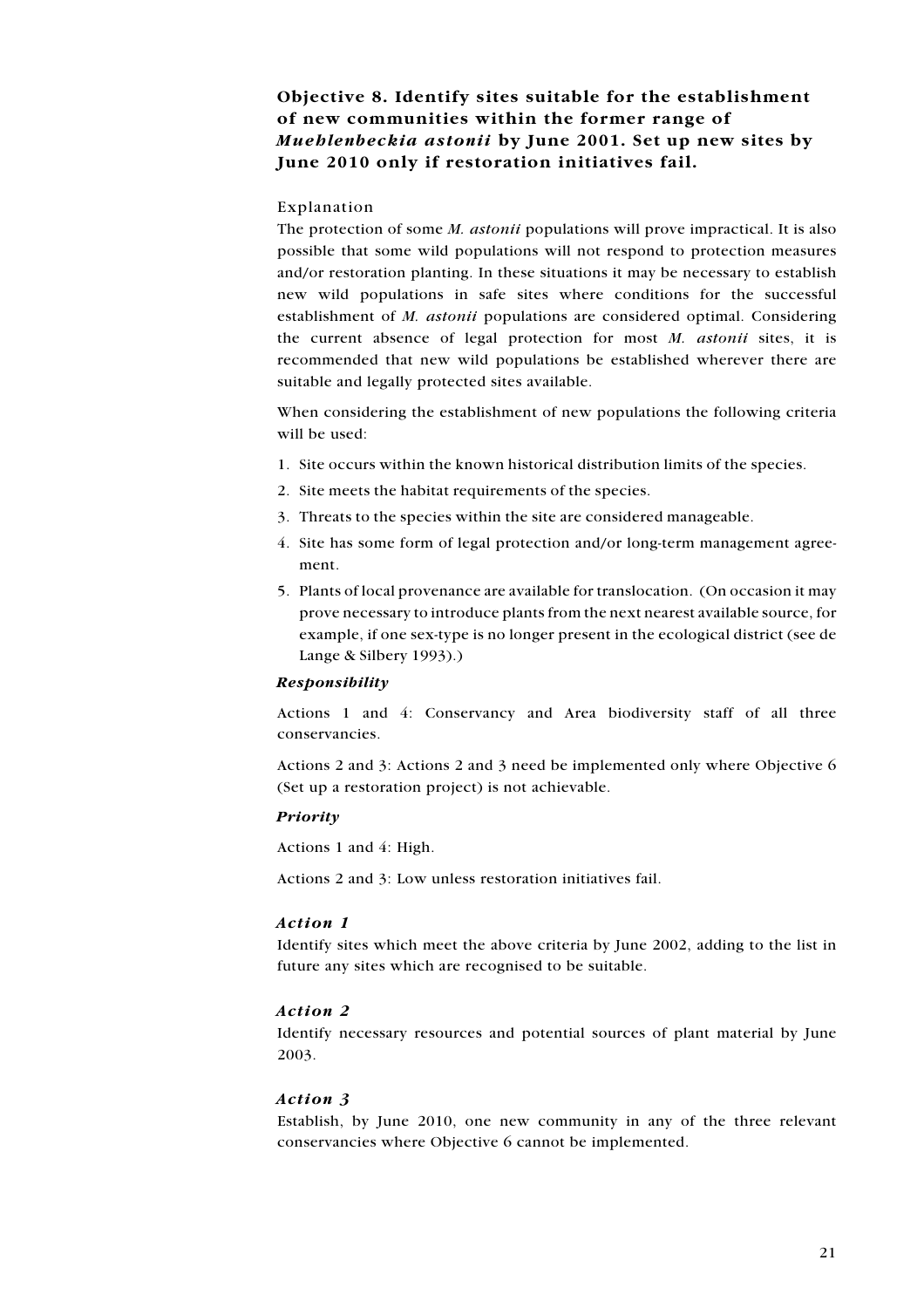### Action 4

As opportunity arises, encourage other groups to adopt the above criteria and to establish new populations. Assist them with technical advice where necessary.

|    | OBJECTIVE ACTION NO.            | 2001 | 2002 | 2003 | 2004 | 2005 | 2006 | 2007 | 2008 | 2009 | 2010 |
|----|---------------------------------|------|------|------|------|------|------|------|------|------|------|
| 1. | 1. Identify associates          |      |      |      |      |      |      |      |      |      |      |
|    | 2. Brief iwi, etc.              |      |      |      |      |      |      |      |      |      |      |
|    | 3. Re-contact                   |      |      |      |      |      |      |      |      |      |      |
|    | 4. Brochure                     |      |      |      |      |      |      |      |      |      |      |
|    | 5. Design T-shirt               |      |      |      |      |      |      |      |      |      |      |
|    | 6. Annual promotion             |      |      |      |      |      |      |      |      |      |      |
|    | 7. Empower others               |      |      |      |      |      |      |      |      |      |      |
| 2. | 1. Iwi annual brief             |      |      |      |      |      |      |      |      |      |      |
|    | 2. Whakapapa                    |      |      |      |      |      |      |      |      |      |      |
|    | 3. Uses and names list          |      |      |      |      |      |      |      |      |      |      |
| 3. | 2. Approach owners              |      |      |      |      |      |      |      |      |      |      |
|    | 3. Protect sites                |      |      |      |      |      |      |      |      |      |      |
|    | 4. Legal & physical protection  |      |      |      |      |      |      |      |      |      |      |
|    | 5. Protect roadsides            |      |      |      |      |      |      |      |      |      |      |
| 4. | 1. Historic follow-up           |      |      |      |      |      |      |      |      |      |      |
|    | 2. New records                  |      |      |      |      |      |      |      |      |      |      |
|    | 3. Survey                       |      |      |      |      |      |      |      |      |      |      |
| 5. | 1. Choose insurance sites       |      |      |      |      |      |      |      |      |      |      |
|    | 2. Ex situ plantings            |      |      |      |      |      |      |      |      |      |      |
|    | 5. Plants to nurseries          |      |      |      |      |      |      |      |      |      |      |
|    | 6. Monitor ex situ              |      |      |      |      |      |      |      |      |      |      |
| 6. | 1. Restoration                  |      |      |      |      |      |      |      |      |      |      |
| 7. | 1. Research list                |      |      |      |      |      |      |      |      |      |      |
| 8. | 1. Identify translocation sites |      |      |      |      |      |      |      |      |      |      |
|    | 2. Identify resources           |      |      |      |      |      |      |      |      |      |      |
|    | 3. Set up new populations       |      |      |      |      |      |      |      |      |      |      |

Figure 2. Timeline for objectives and actions.

## **Research priorities** 9.

- 1. What are the main characteristics of a natural Mueblenbeckia astonii plant and animal community? Define a model community structure for the species. Collate information on current and known past distribution and habitat to allow the prediction of sites for further survey, and choice of sites for restoration and new population plantings. Factors to consider: relationship to forest/ grey scrub/shrublands, soils, climate, aspect, drainage, proximity to coast, altitude, role of disturbance, associated species of plants, mycorrhizae, birds, lizards, invertebrates, role of rodents and potential threats.
- 2. Confirm threats to Muehlenbeckia astonii: competition (or beneficial shelter) from other native plants and weeds, browsing, trampling, germination problems, hybridisation, etc.
- 3. Investigate the value of grey scrub communities for land management purposes such as hedging, shelterbelts, water and soil conservation, ecosystem restoration, and corridors for wildlife including invertebrates. This would facilitate advocacy efforts to demonstrate the importance of protecting communities containing Mueblenbeckia astonii.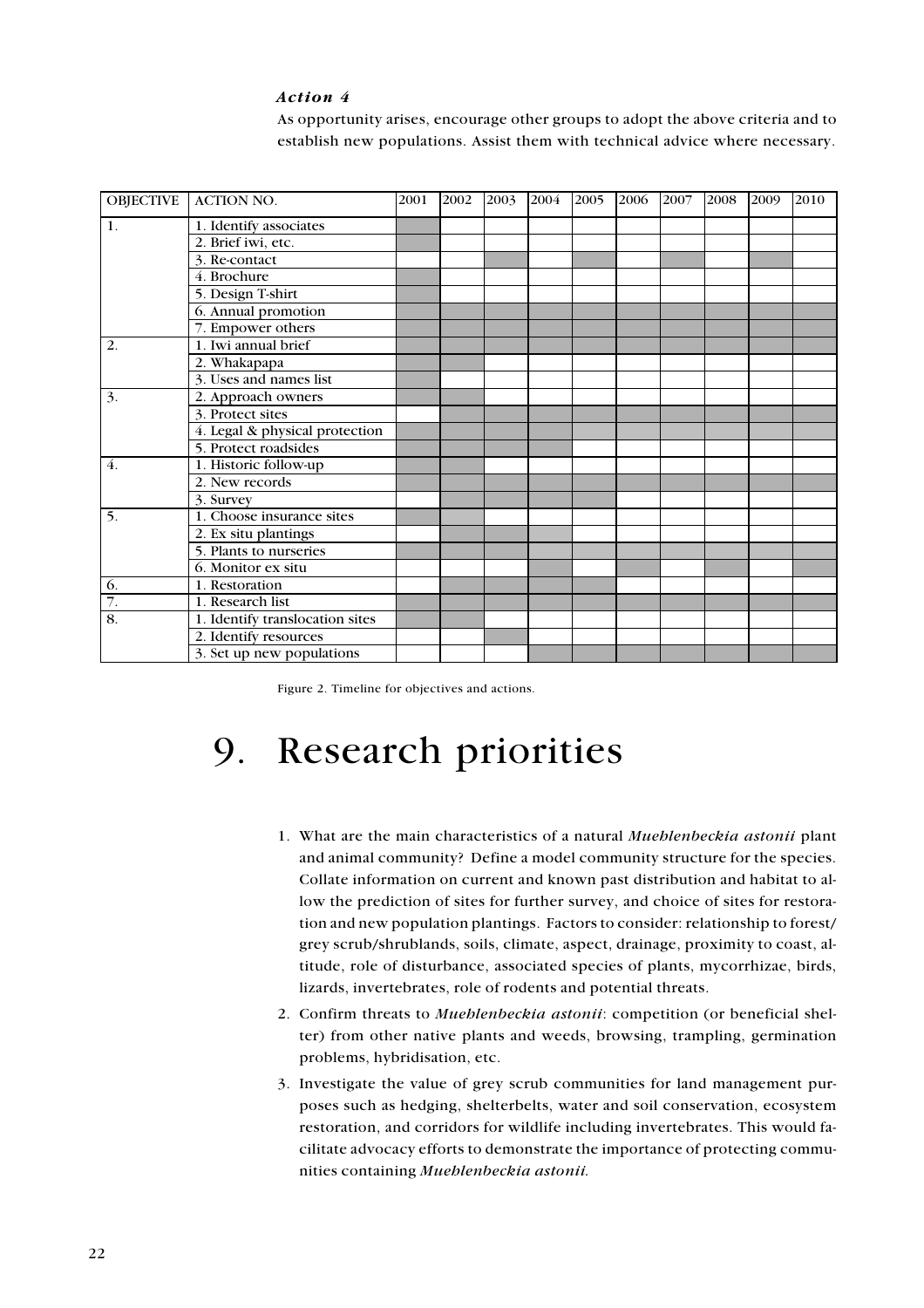- 4. What is necessary to restore a grey scrub ecosystem containing Muehlenbeckia astonii? (Dr David Norton, University of Canterbury, has started a two-year project on this, but more research will be required.)
- 5. Investigate mechanisms for legal protection of populations, particularly insurance plantings in such places as council plantings, traffic islands, botanical gardens, school grounds.
- 6. Investigate the physiology of *Mueblenbeckia astonii* including the mechanisms which give it drought tolerance.
- 7. Document the ethnobotany of Mueblenbeckia astonii.
- 8. Document the pattern of genetic variation throughout the geographic range of Mueblenbeckia astonii. Can discrete gene pools be identified? What are the implications for management? Does Mueblenbeckia astonii act as a keystone species in its relationship with other organisms, especially invertebrates and lizards, and how does its decline affect those with which it has mutualistic associations?

# 10. Review date

The indicative review date for this recovery plan is June 2010 unless new information necessitates major changes in management before this time.

# 11. Acknowledgements

This plan has only been made possible through the combined efforts of a great many people. Thanks are due to Peter de Lange for drafting the initial versions of the recovery plan and to Tony Silbery, Graeme Taylor, and John Sawyer for their contributions and continuing interest and encouragement. Suzanne Clegg worked on one draft of the plan. Many of the final stages of the plan's preparation were only made possible through the perseverance of Suzan Dopson, Cathy Jones, John Holloway, and Janice Molloy. Assistance and specialist advice were received from the members of the recovery team (Cathy Jones, John Sawyer, Nick Head, and David Given) and from Dieter Adam, Becky Clayton, Jan Clayton-Greene, Kath Hemi, Peter Johnson, Brian Molloy, David Norton, Colin Ogle, Trevor Partridge, Brian Patrick, Darcia Solomon, Raewyn Solomon, Bev Stafford, Vern Stafford, and Barney Thomas. The document was reviewed by Kath Dickinson, Suzan Dopson, Janice Molloy, Miles Giller, David Given, Nick Head, Graeme Jane, Barbara Mitcalfe, David Norton, Kevin Smith, Peter Williams, and Pam Cromarty.